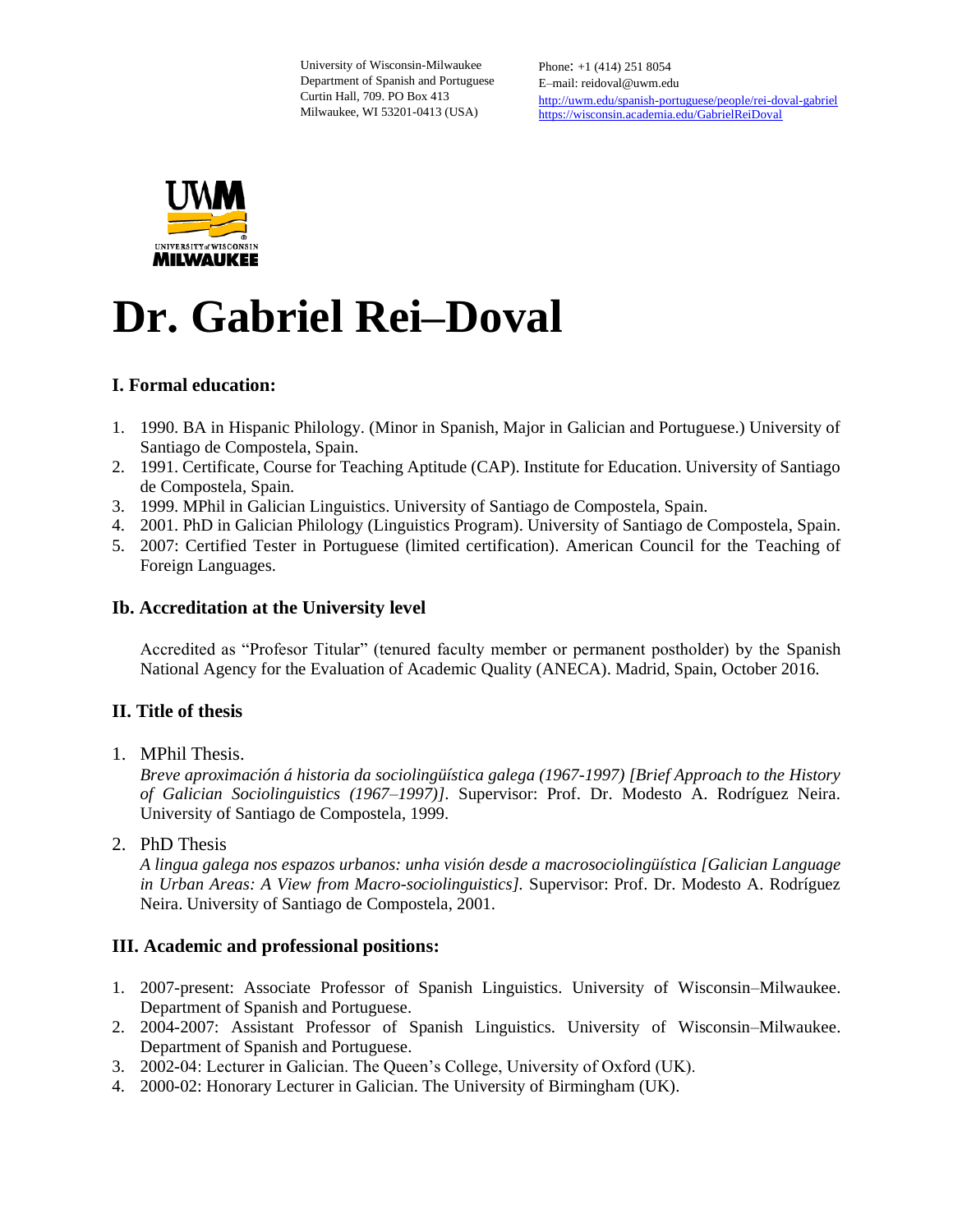- 5. 1990-97: Research Fellow. Seminar of Sociolinguistics, Real Academia Galega. Santiago de Compostela, Spain.
- 6. 1992: Spanish-Galician Certified Translator. Department of Foreign Relations, Spain.
- 7. 1989-90: Research Fellow. Institute for the Galician Language (Lexicography Section), University of Santiago de Compostela.
- 8. 1988-89: Research Fellow. Center for Portuguese Studies, University of Santiago de Compostela.

## **IV. Special honors, awards, and research grants**

- Spring 2004. Travel Award, Sub-Faculty of Spanish-University of Oxford (\$600). Destination: University of Wales-Aberystwyth (competitive).
- Fall 2004. Travel Award, Center for Latin-American and Caribbean Studies (\$500). Destination: UCSB (California).
- Spring 2005. Travel Award, Center for Latin-American and Caribbean Studies (\$500). Destination: University of Oxford (UK).
- Fall 2005. Travel Award, Center for Latin-American and Caribbean Studies (\$500). Destination: UANL (Mexico).
- Spring 2006. Faculty Arts and Humanities Travel Award Program (\$900), to conduct field work in Monterrey (Mexico) on the History of Luso-Hispanic Sociolinguistics.
- Spring 2006. Travel Award, Center for Latin-American and Caribbean Studies (\$500). Destination: UANL (Mexico).
- Fall 2006. Travel Award, Center for Latin-American and Caribbean Studies (\$500). Destination: Universidade Federal da Bahia (Brazil).
- Fall 2008. Travel Award, Center for Latin-American and Caribbean Studies (\$500). Destination: Universidad de la República, Montevideo (Uruguay).
- Spring 2010. Travel Award, Center for Latin American and Caribbean Studies (\$400). Destination: University of Kentucky (Lexington).
- Spring 2014. Arts and Humanities Faculty Research Travel Award (\$1,000). Destination: 13th International Conference on the History of the Language Sciences, Vila Real, Northern Portugal (August 25-29, 2014). Competitive.
- Spring 2017. Travel Award, Center for Latin-American and Caribbean Studies (\$250). Destination: University of Lisbon. (4<sup>th</sup> International Conference on Historical Linguistics, July 17-21 2017). Competitive.
- Spring 2018. Arts and Humanities Faculty Research Travel Award (\$500). Destination: North East MLA Annual Conference. Pittsburgh, April 2018. Competitive.
- Fall 2018. Travel Award, Center for Latin-American and Caribbean Studies (\$350). Destination: 3rd North American Symposium of Galician Studies. Denver, October 2018. Competitive.
- Spring 2019. Arts and Humanities Faculty Research Travel Award (\$500). Destination: MLA Annual Conference. Chicago, January 3-6, 2019. Competitive.
- Spring 2019. CLACS Travel Award (\$250). Destination: Boulder, CO. *Principles of Hispanic Linguistics* project. Competitive.
- Fall 2019. UWM Humanities Scholarly Activity Fund Award (\$1,200). Destination: Galicia, *Principles of Hispanic Linguistics* project. Competitive
- Fall 2019. CLACS Travel Award (\$500). Destination: Galicia, *Principles of Hispanic Linguistics*  project. Competitive.
- Fall 2019. Office of Research Travel Award (\$500). Destination: Galicia, *Principles of Hispanic Linguistics* project. Competitive.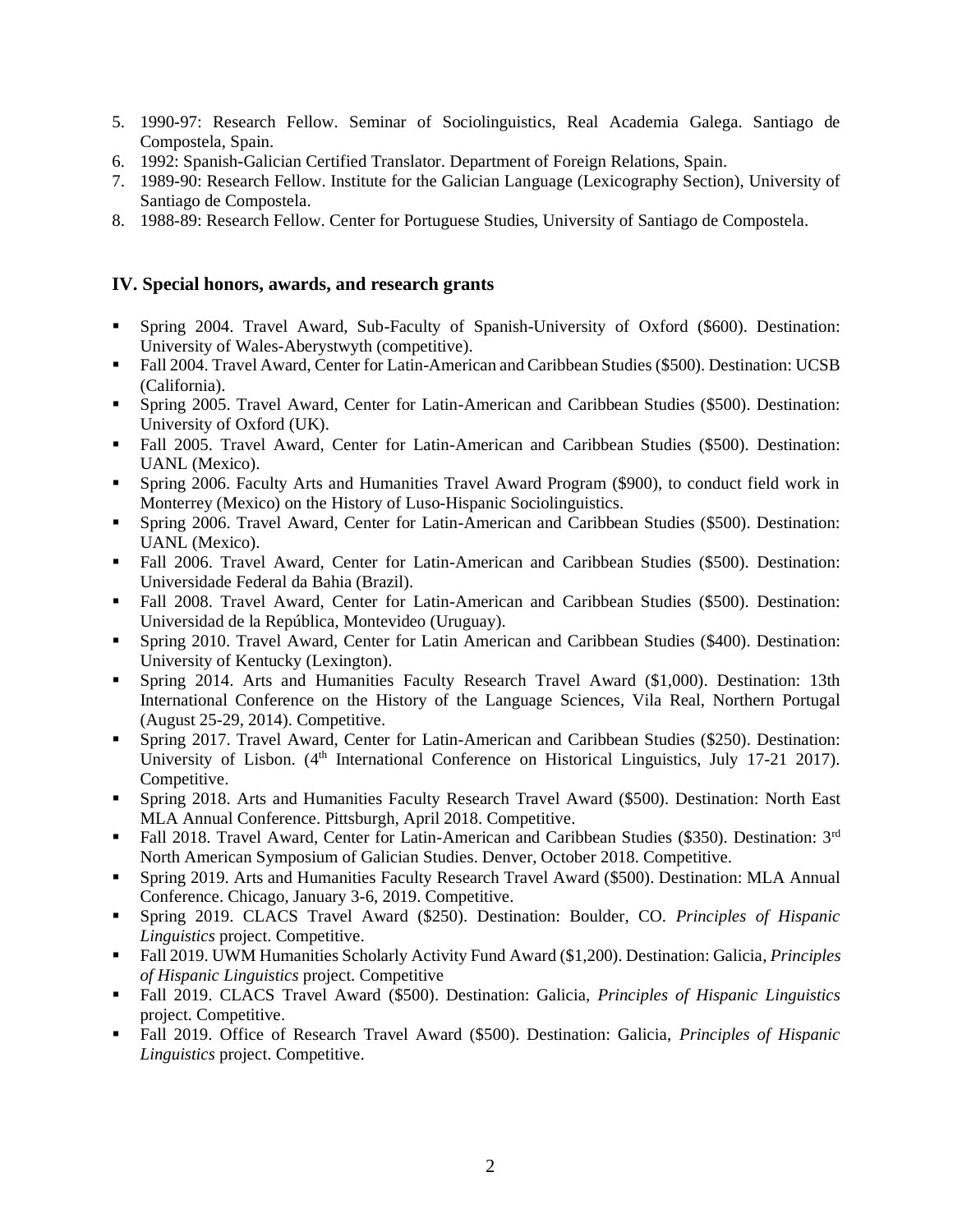## **Publications and creative activities**

## **I.a Book (single-authored)**

1. *[A lingua galega na cidade no século XX: Unha aproximación sociolingüística](https://www.academia.edu/13652889/A_lingua_galega_na_cidade_no_século_XX_unha_aproximación_sociolingü%C3%ADstica) [Galician language in the City in the 20th Century: a Sociolinguistic Approach]*. Vigo: Xerais, 2007. [ISBN: 978-84-9782- 525-2]

## **I.b Book (single-edited)**

2. *[A lingüística galega desde alén mar](https://www.academia.edu/13650332/A_lingü%C3%ADstica_galega_desde_alén_mar) [Galician Linguistics from Overseas].* Santiago de Compostela: University of Santiago de Compostela Press, 2009 [ISBN: 978- 84-9887-145-6]

## **I.c Book (in preparation)**

3. *Principios de lingüística hispánica [Principles of Hispanic Linguistics]*. Book proposal, pending approval by Georgetown University Press. Publication in collaboration with Prof. Javier Rivas (CU-Boulder). Currently being tested at CU-Boulder and UW-Milwaukee (SPAN 341) on Canvas.

## **I.d Books (co-authored)**

- 4. *[Vender en galego: comunicación empresa e lingua en Galicia.](https://www.academia.edu/7309674/Vender_en_galego._Comunicación_empresa_e_lingua_en_Galicia_1997_) [Selling in Galician: Communication, Corporations and Language in Galicia].* Santiago de Compostela: Council for Galician Culture, 1997. [ISBN: 84-87172-25-3]
- 5. *[Actitudes lingüísticas en Galicia.](https://www.academia.edu/13650534/Actitudes_lingü%C3%ADsticas_en_Galicia) [Language Attitudes in Galicia].* A Coruña: Real Academia Galega, 1996. [ISBN: 84-87987-13-3]
- 6. *[Publicidade e lingua galega: os consumidores ante o uso do galego na publicidade e as relacións](https://www.academia.edu/13644833/Publicidade_e_lingua_galega_os_consumidores_ante_o_uso_do_galego_na_comunicación_publicitaria_e_nas_relacións_comerciais_Publicidad_y_lengua_gallega_los_consumidores_ante_el_uso_del_gallego_en_la_comunicación_publ)  [comerciais.](https://www.academia.edu/13644833/Publicidade_e_lingua_galega_os_consumidores_ante_o_uso_do_galego_na_comunicación_publicitaria_e_nas_relacións_comerciais_Publicidad_y_lengua_gallega_los_consumidores_ante_el_uso_del_gallego_en_la_comunicación_publ) [Advertising in Galician Language: Consummers towards the usage of Galician in Advertising and Commercial Relationships].* Santiago de Compostela: Council for Galician Culture, 1995. [ISBN: 84-87172-06-7]
- 7. *[Usos lingüísticos en Galicia](https://www.academia.edu/13650158/Usos_lingü%C3%ADsticos_en_Galicia) [Language Uses in Galicia]*. A Coruña: Real Academia Galega, 1995. [ISBN: 84-87987-10-9]
- 8. *[Lingua inicial e competencia lingüística en Galicia.](https://www.academia.edu/6955373/Lingua_inicial_e_competencia_lingü%C3%ADstica_en_Galicia) [Mother Tongue and Language Competence in Galicia].* A Coruña: Real Academia Galega, 1994. [ISBN: 84-87987-03-6]
- 9. *[Estudio sociolingüístico da comarca ferrolá](https://www.academia.edu/13646037/Estudio_sociolingü%C3%ADstico_da_comarca_ferrolá_fase_previa_ó_Mapa_Sociolingü%C3%ADstico_de_Galicia) [Sociolinguistic Study of the Ferrol County].* A Coruña: Real Academia Galega, 1993. [ISBN: 84-87987-00-1]

# **I.d Books (co-edited)**

- 10. *[Lusophone, Galician, and Hispanic Linguistics: Bridging Frames and Traditions](https://www.routledge.com/Lusophone-Galician-and-Hispanic-Linguistics-Bridging-Frames-and-Traditions/Rei-Doval-Tejedo-Herrero/p/book/9781138223691)* (co-edited with Fernando Tejedo). London: Routledge 2019
- 11. *[En memoria de tanto miragre: estudos dedicados ó profesor David Mackenzie](https://www.academia.edu/15462134/En_memoria_de_tanto_miragre._Estudos_dedicados_ó_profesor_David_Mackenzie) [En memoria de tanto miragre: Studies in Honor of Professor David Mackenzie].* Santiago de Compostela: Santiago de Compostela University Press, 2015. [ISBN: 978-84-16183-96-8]
- 12. *Contacto de linguas, hibrididade, [cambio: contextos, procesos e consecuencias](https://www.academia.edu/13642681/Contacto_de_linguas_hibrididade_cambio_contextos_procesos_e_consecuencias) [Language Contact, Hybridity and Change: Contexts, Processes and Consequences].* Santiago de Compostela: Council for Galician Culture, 2013. [ISBN: 978-84-92923-52-6]
- 13. *[Responses to Language Endangerment: In honor of Mickey Noonan. New directions in language](https://www.academia.edu/13643910/Responses_to_Language_Endangerment._In_honor_of_Mickey_Noonan_New_directions_in_language_documentation_and_language_revitalization)  [documentation and language revitalization.](https://www.academia.edu/13643910/Responses_to_Language_Endangerment._In_honor_of_Mickey_Noonan_New_directions_in_language_documentation_and_language_revitalization)* Amsterdam: John Benjamins, 2013. [ISBN: 978-90-272- 0609-1]
- 14. *[Manual de Ciencias da Linguaxe](https://www.academia.edu/5830357/Manual_de_Ciencias_da_Linguaxe) [Handbook of Language Sciences].* Vigo: Xerais 2000. [ISBN: 978- 84-8302-588-8]

## **I.e Book (translated)**

*Capital estranxeiro e empresas multinacionais en Galicia: 1960-1991 [Foreign Capital and Multinational Corporations in Galicia: 1960-1991].* Xunta de Galicia [Galician Government Press] 1994. [ISBN: 84-453-1000-3]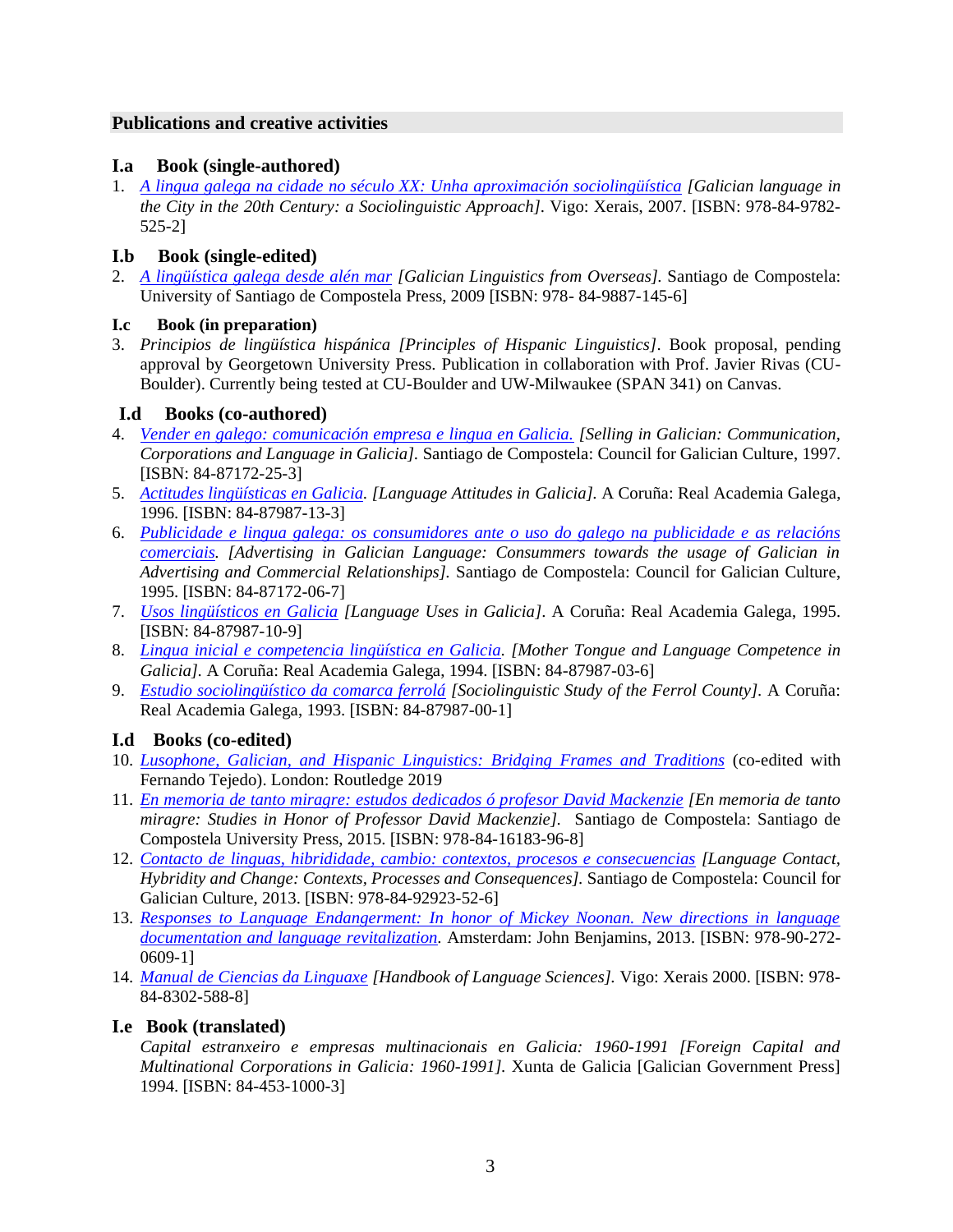## **I.f Book (co-translated)**

*Nacemento, casamento e morte en Galicia [Birth, Marriage and Death in Galicia].* Consello da Cultura Galega, Santiago 1990 (co-translated). [ISBN: 84-87172-60-1]

## **II. Peer-Reviewed Academic Journal Articles**

- 1. ["Sobre planificación léxica na lingua galega. No 25 aniversario de Introduction to a Theory of Language](https://www.academia.edu/17216365/Sobre_planificación_léxica_na_lingua_galega._No_25_aniversario_de_Introduction_to_a_Theory_of_Language_Planning_de_Valter_Tauli_1993_)  [Planning de Valter Tauli,"](https://www.academia.edu/17216365/Sobre_planificación_léxica_na_lingua_galega._No_25_aniversario_de_Introduction_to_a_Theory_of_Language_Planning_de_Valter_Tauli_1993_) *[On Language Planning in Galician. On the 25th Anniversary of Introduction to a Theory of Language Planning by Valter Tauli]* in *Cadernos de Lingua* 7 (1993): 71-102.
- 2. ["La carte sociolinguistique de la Galice"](https://www.academia.edu/17812399/La_carte_sociolinguistique_de_la_Galice) [*The Sociolinguistic Map of Galicia]* (co-authored), in *Plurilinguismes* 6 (1993): 211-216.
- 3. ["Matériaux pour une histoire de la sociolinguistique galicienne. Antécedents](https://www.academia.edu/17812167/Matériaux_pour_une_histoire_de_la_sociolinguistique_galicienne._Antécedents_et_études_macrosociolinguistiques_empiriques_1967_1997_) et études [macrosociolinguistiques empiriques \(1967–1997\),"](https://www.academia.edu/17812167/Matériaux_pour_une_histoire_de_la_sociolinguistique_galicienne._Antécedents_et_études_macrosociolinguistiques_empiriques_1967_1997_) *[Materials for a History of Galician Sociolinguistics: antecedents and macro-sociolinguistic empirical studies]* in *Lengas* (special number entitled "Planification et recherche sociolinguistique en Galice") 47 (2000): 159–191.
- 4. ["The Standardization of Galician"](https://www.academia.edu/19379805/The_Standardization_of_Galician) (in collaboration with Fernando Ramallo). *Sociolinguistica* 29, september 2015, 61-81 (DOI: 10.1515/soci-2015-0006).

## **Conference Proceedings**

- 5. ["Os estudios demolingüísticos en Galicia: o Mapa Sociolingüístico de Galicia"](https://www.academia.edu/18031393/Os_estudios_demolingü%C3%ADsticos_en_Galicia_o_Mapa_Sociolingü%C3%ADstico_de_Galicia) *[Demolinguistic Studies in Galicia: the Sociolinguistic Map of Galicia]* (co-authored), in *Actes del Simposi de Demolingüística.* Barcelona, Spain: Institut de Sociolingüística Catalana, Generalitat de Catalunya, 1995: 126-134.
- 6. ["Lingua oral vs. lingua escrita na competencia en galego: unha perspectiva demolingüística sincrónica,"](https://www.academia.edu/18158843/Lingua_oral_vs._lingua_escrita_na_competencia_en_galego_unha_perspectiva_demolingü%C3%ADstica_sincrónica) *[Oral vs. Written languge in language competence in Galician: a Synchronic Demolinguistic Approach]* in *Actas del I Congrès de Lingüística General.* Valencia, Spain: Universitat de València, 1996: 160-169.
- 7. ["Sociolingüística gallega y sociolingüística luso-hispánica: conexiones e influencias,"](https://www.academia.edu/17168040/Sociolingü%C3%ADstica_gallega_y_sociolingü%C3%ADstica_luso-hispánica_conexiones_e_influencias_2006_) *[Galician Sociolinguistics and Luso-Hispanic Sociolinguistics: Connections and Influences],* in *Actas del XIV Congreso Internacional de la Asociación de Lingüística y Filología de América Latina (ALFAL)*, Alba Valencia-Espinoza, editor. Santiago de Chile: Alfal 2006: 1-8.
- 8. ["A sociolingüística galega no contexto hispánico: conexións e influencias,"](https://www.academia.edu/17216817/A_sociolingü%C3%ADstica_galega_no_contexto_hispánico_conexións_e_influencias_2007_) *[Galician Sociolinguistics in Hispanic Context: Connections and Influences]* in *Actas do VII Congreso Internacional de Estudos Galegos. Mulleres en Galicia. Galicia e os outros pobos da Península Ibérica. Barcelona, 28 ó 31 de maio de 2003.* Ed. de Helena González e M. Xesús Lama. Sada: Ediciós do Castro/ Asociación Internacional de Estudos Galegos/ Departamento de Filoloxía Galega da Universitat de Barcelona, 2007: 877-887.
- 9. ["Language Endangerment and Language Revitalization in a Minority \(Post\)colonial Setting: the](https://www.academia.edu/30474535/Language_Endangerment_and_Language_Revitalization_in_a_minority_post_colonial_setting_the_Galician_case)  [Galician Case,"](https://www.academia.edu/30474535/Language_Endangerment_and_Language_Revitalization_in_a_minority_post_colonial_setting_the_Galician_case) in Proceedings of the 20<sup>th</sup> Conference of the Foundation for Endangered Languages. Edited by Nicholas Ostler & Panchanan Mohanty, University of Hyderabad & Foundation of Endangered Languages. London: FEL 2016.

## **Peer-Reviewed Book Chapters**

- 10. ["Historia e actualidade da sociolingüística galega: das actitudes do profesorado ó MSG,"](https://www.academia.edu/17179779/Historia_e_actualidade_da_sociolingü%C3%ADstica_galega_das_actitudes_do_profesorado_ó_MSG_2004_) *[Galician Sociolinguistics History and Current Status: from Teachers Attitudes to the Sociolinguistic Map of Galicia]* in Álvarez Blanco, R., F. Fernández Rei and A. Santamarina, eds. *A lingua galega: historia e actualidade.* Vol. 1. Santiago de Compostela, Spain: Instituto da Lingua Galega & Council for Galician Culture, 2004: 371-376.
- 11. ["A traducción xurada de lingua galega,"](https://www.academia.edu/17357073/A_traducción_xurada_de_lingua_galega_2004_) *[Certified Translation in Galician]* in Ana Luna & Susana Cruces, eds. *A traducción no eido institucional, autonómico, estatal e europeo.* Vigo, Spain: University of Vigo, 2004: 55-82.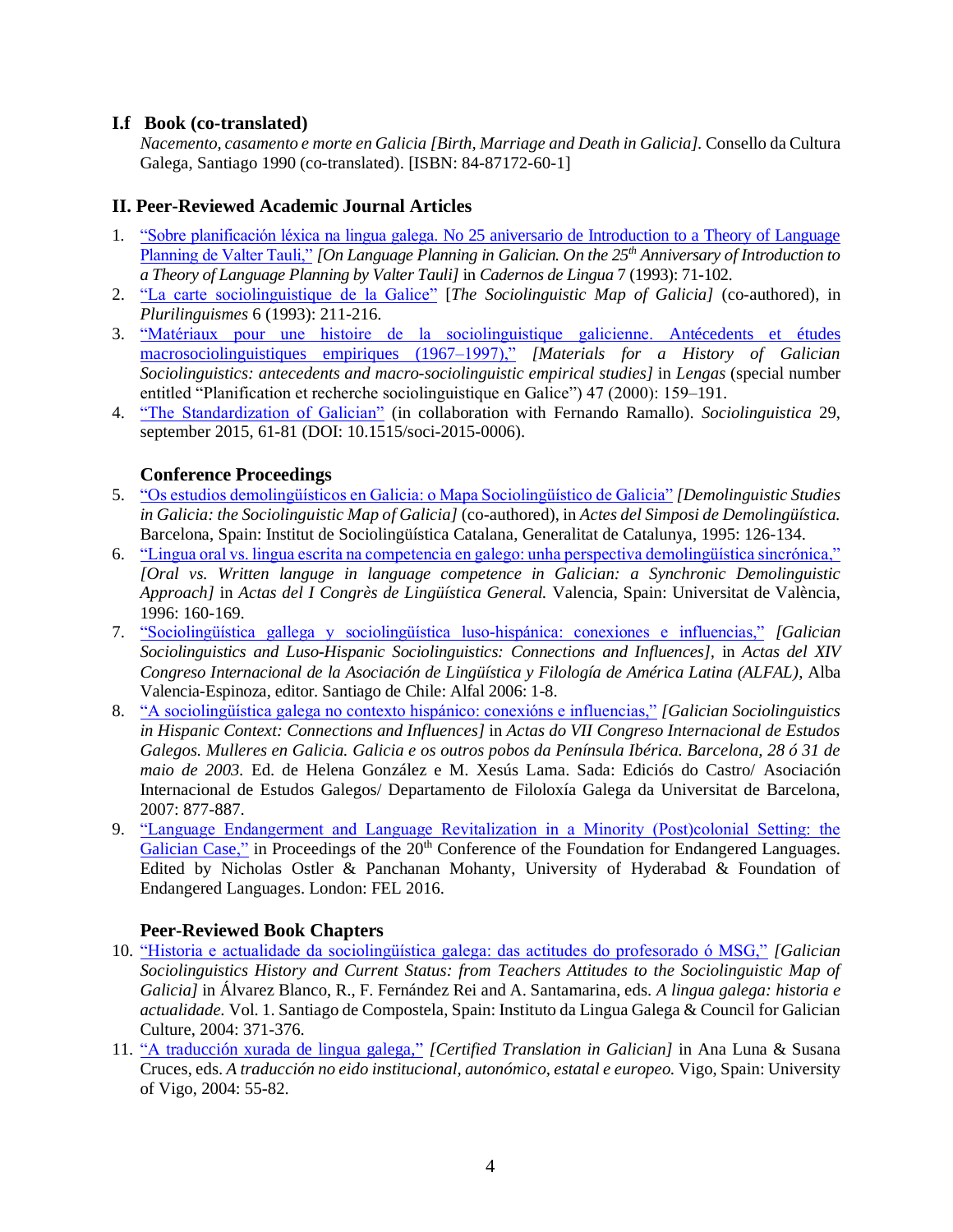- 12. "Introdución" *[Introduction]* , in Gabriel Rei-Doval, ed. *A lingüística galega desde alén mar.* Santiago de Compostela: University of Santiago de Compostela Press, 2009: 7-11
- 13. ["Os estudos galegos mar por medio: os Estados Unidos e as Illas Británicas,"](https://www.academia.edu/16496014/Os_estudos_galegos_mar_por_medio_os_Estados_Unidos_e_as_Illas_Británicas_2009_) *[Galician Studies Overseas: The US and the Brittish Isles]* in Gabriel Rei-Doval, ed. *A lingüística galega desde alén mar.* Santiago de Compostela: University of Santiago de Compostela Press, 2009: 425-436.
- 14. ["Ramón Piñeiro, sociolingüista avant la lettre,"](https://www.academia.edu/13653339/Ramón_Piñeiro_sociolingüista_avant_la_lettre_2009_) *[Ramón Piñeiro, a Sociolinguist avant la lettre]* in Antón Santamarina, ed. *Ramón Piñeiro: Día das Letras Galegas 2009*. Santiago de Compostela: University of Santiago de Compostela Press, 2009: 107-125.
- 15. ["Sobre crítica interna e sabotaxe lingüística: a propósito de "A sociolingüística de Galicia" de Anxo](https://www.academia.edu/13651691/Sobre_cr%C3%ADtica_interna_e_sabotaxe_lingü%C3%ADstica_2009_)  [Lorenzo,"](https://www.academia.edu/13651691/Sobre_cr%C3%ADtica_interna_e_sabotaxe_lingü%C3%ADstica_2009_) *[On Inner Critic and Linguistic Sabotage: on "Sociolinguistics in Galicia" by Anxo Lorenzo]* in *Sociedades plurilingües: da identidade á diversidade.* Santiago de Compostela: Council for Galician Culture, 2010: 175-187.
- 16. "Limiar" *[Foreword]*, co-authored in Eva Gugenberger, Henrique Monteagudo & Gabriel Rei-Doval, eds.: *Contacto lingüístico, hibrididade e cambio: contextos, procesos e consecuencias*. Santiago de Compostela: Council for Galician Culture, 2013: 6-13.
- 17. ["Purismo e control normativo na lingua galega: análise](https://www.academia.edu/13650822/Purismo_e_control_normativo_na_lingua_galega_análise_cr%C3%ADtica_dunha_proposta_actual_2013_) crítica dunha proposta actual," *[Purism and Control of the Standard in Galician: a Critical Analysis of a Current Proposal]* in Eva Gugenberger, Henrique Monteagudo & Gabriel Rei-Doval: *Contacto lingüístico, hibrididade e cambio: contextos, procesos e consecuencias*. Santiago de Compostela: Council for Galician Culture, 2013: 259-286.
- 18. "Introduction", co-authored in *Responses to Language Endangerment: In honor of Mickey Noonan. New directions in language documentation and language revitalization*. Amsterdam: John Benjamins, 2013: XI-XV.
- 19. "De Nottinghamshire a Galicia" *[From Nottinghamshire to Galicia]* , co-authored in Dubert, Rei-Doval & Sousa, eds.: *En memoria de tanto miragre: Estudos dedicados ó profesor David Mackenzie*. Santiago de Compostela: University of Santiago Press, 2015: 9-11
- 20. ["Qualitative and Quantitative Approaches to Galician Sociolinguistics in the 1990s: Complementarity](https://www.academia.edu/14284816/Quantitative_and_Qualitative_Approaches_to_Galician_Sociolinguistics_in_the_1990s_Complementarity_or_Rivalry_2015_)  [or Rivalry,"](https://www.academia.edu/14284816/Quantitative_and_Qualitative_Approaches_to_Galician_Sociolinguistics_in_the_1990s_Complementarity_or_Rivalry_2015_) in Dubert, Rei-Doval & Sousa, eds.: *En memoria de tanto miragre: Estudos dedicados ó profesor David Mackenzie*. Santiago de Compostela: University of Santiago Press, 2015: 177-186.
- *21.* ["Tres décadas de sociolingüística galega \(1967-1997\): continuidades e descontinuidades"](https://www.academia.edu/37809635/Tres_décadas_de_sociolingü%C3%ADstica_galega_1967_1997_continuidades_e_descontinuidades) *[Three Decades of Galician Sociolinguistics (1967-1997): Continuities and Discontinuities]*, in Mercedes Brea & Carmen Alén, eds.: *Limba Noastră-i o Comoară. Estudos de sociolingüística románica en homenaxe a Francisco Fernández Rei.* University of Santiago de Compostela, 2018, ISBN 978-84-16954-99-5, pp. 239-268.
- 22. ["Interdisciplinarity in Lusophone, Galician, and Hispanic linguistics. A working proposal"](https://www.academia.edu/39358818/Interdisciplinarity_in_Lusophone_Galician_and_Hispanic_linguistics._A_working_proposal) (coauthored with Fernando Tejedo-Herrero), in Gabriel Rei-Doval & Fernando Tejedo-Herrero, eds. *Lusophone, Galician, and Hispanic Linguistics: Bridging Frames and Traditions*, 2019, pp. 1-11.
- 23. "Language standardization and purism: a historiographical approach to Galician grammar and lexicography in the 19th century" (co-authored with Ernesto González Seoane), in Gabriel Rei-Doval & Fernando Tejedo-Herrero, eds. *Lusophone, Galician, and Hispanic Linguistics: Bridging Frames and Traditions*, 2019, pp. 73-91.
- 24. "Galician-Spanish Language Contact", in *[Manual of Galician Linguistics](https://www.degruyter.com/view/title/510215)*, edited by Xulio Sousa & Ernesto X. González Seoane. Berlin & Boston: De Gruyter Mouton (forthcoming, 2021).

## **Peer-Reviewed Encyclopedia entries**

- 20. Author of approximately a dozen different linguistic entries of the *Enciclopedia Galega Universal.* Vigo, Spain: Ir Indo Edicións, 2001-2002.
- 21. "Bilingüismo", in Caride Gómez, José Antonio & J. Felipe Trillo Alonso (dirs.). *Dicionario Galego de Pedagoxía*. Vigo: Galaxia. 2010: 96.
- 22. "Diglosia", in Caride Gómez, José Antonio & J. Felipe Trillo Alonso (dirs.). *Dicionario Galego de Pedagoxía.* Vigo: Galaxia. 2010, 193.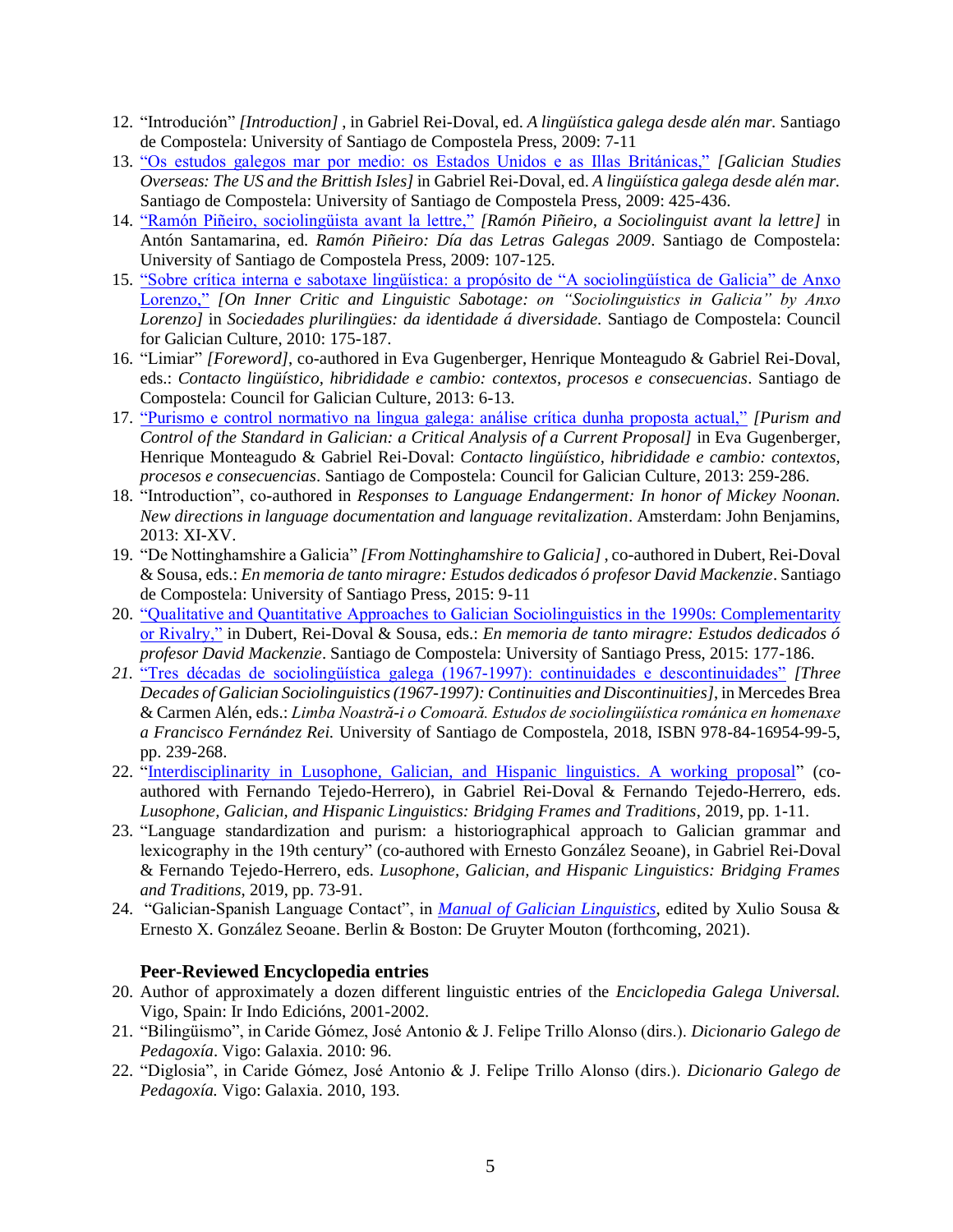## **Book and Journal Articles**

- "Corazón, memoria e tempo", in Crítica e autores: artigos e entrevistas publicados en La Voz de Galicia. A Coruña: La Voz de Galicia, 2002: 616-617. (Originally published in La Voz de Galicia, November 24, 2002).
- "Un [galego que quixo ser inglés,"](https://www.academia.edu/28717811/Un_galego_que_quixo_ser_inglés) in Dolores Vilavedra & María Liñeira, eds. John Rutherford, mar por medio. Trasalba-Ourense, Spain: Fundación Otero Pedrayo Press, 2007: 61-62.
- ["Los estudios gallegos en los Estados Unidos"](https://www.academia.edu/25637600/021-05_2016SP._Los_estudios_gallegos_en_los_Estados_Unidos) *Observatorio Reports* (online publication). Instituto Cervantes at the Faculty of Arts and Sciences, Harvard University. May/June 2016.
- ["Galician Studies in the United States"](https://www.academia.edu/25922435/021-05_2016EN._Galician_Studies_in_the_United_States) *Observatorio Reports* (online publication). Instituto Cervantes at the Faculty of Arts and Sciences, Harvard University. May/June 2016.

## **Periodical Articles**

- 1. "Mercadotecnia da lingua," *[Language Marketing]* in *A Nosa Terra* 649 (November 26, 1994): 4.
- 2. "A rendibilidade comercial da publicidade en galego, I," *[Commercial Profitability of Advertising in Galician, I]* in *Zona industrial*, June 14, 1997: 1-4 (Anexo da lingua galega).
- 3. "A rendibilidade comercial da publicidade en galego, II," *[Commercial Profitability of Advertising in Galician, II]* in *Zona industrial*, November 15, 1997: 1-4 (Anexo da lingua galega).
- 4. "Carlos Castaneda, guerreiro da liberdade total", in *A Nosa Terra 836* (June 25, 1998): 35.
- 5. "Un sabio entra na Academia. No 30 aniversario de A lingoaxe i as língoas de Ramón Piñeiro," *[A Wise Man Enters the Language Academy: on the 30th Anniversary of* Language and *Languages by Ramón Piñeiro] in A Nosa Terra* 854 (October 29, 1998): 34.
- 6. "Primeira homilía galega en Mugardos: na morte de Teresa Grela Pereira", in *A Nosa Terra 875* (March 25, 1999): 8.
- 7. "Carlos Castaneda, o novo nagual", in *Encrucillada: Revista galega de pensamento cristián*. Vol. 23, Nº 111, 1999: 54-58.
- 8. "Realpolitik, Galician Style: the Aftermath of the Prestige Disaster", in *Planet* 163, 2004: 6-14.
- 9. "A iniciativa MLA e os Estudos Galegos en Norteamérica" *[The MLA Initiative and Galician Studies in North America]*, in *Sermos Galiza*, October 30, 2014 (issue #85, supplement "En profundidade"): 6

## **III. Book Reviews**

- 1. "*España inteligible*: ¿un libro inintelixible? Notas a unha lectura apresurada", Critical review of Julián Marías' book *España inteligible*, published in two consecutive issues of *Ólisbos*: No 1, June 1986: 85- 89 & *Ólisbos* No 2, March 1987: 21-26.
- 2. Achard, Pierre. *La sociologie du langage*. In *Language Planning and Language Problems* 19/2. 1995: 192-194.
- 3. Institut de Sociolingüística Catalana. *Actes de la segona trobada de sociolingüistes catalans.* In *Cadernos de lingua* 9: 173-176.
- 4. Abo Akademi University/Minority Rights Group. *The minority rights declaration*. In *Language Planning and Language Problems* 20/1. 1996: 60-61.
- 5. Bouzada, Xan M. & Anxo M. Lorenzo. *O futuro da lingua*. In *Cadernos de Lingua* 17, 1998: 123–132.
- 6. Tollefson, James W., ed. *Language Policies in Education*. In *Linguist List*, No 13606.1 http://linguistlist.org/issues/13/13-606.html
- 7. Hualde, José Ignacio, Antxon Olarrea and Anna Maria Escobar. *Introducción a la lingüística hispánica*. Cambridge University Press. In *Linguist List*, 14.2779 (October 15, 2003): http://www.sfs.nphil.unituebingen.de/linguist/issues/14/14-2779.html#1
- 8. Rivas, Manuel. *Os libros arden mal*. In *World Literature Today*, vol. 82: 87.
- 9. Doubleday, Simon R. & David Coleman, eds. *In the light of Medieval Spain: Islam, the West and the Relevance of the Past*. New York: Palgrave Macmillan. In *Review of the American Academy of Research Historians of Medieval Spain*: (www.aarhms.org), Fall/winter 2009, pp. 13-16.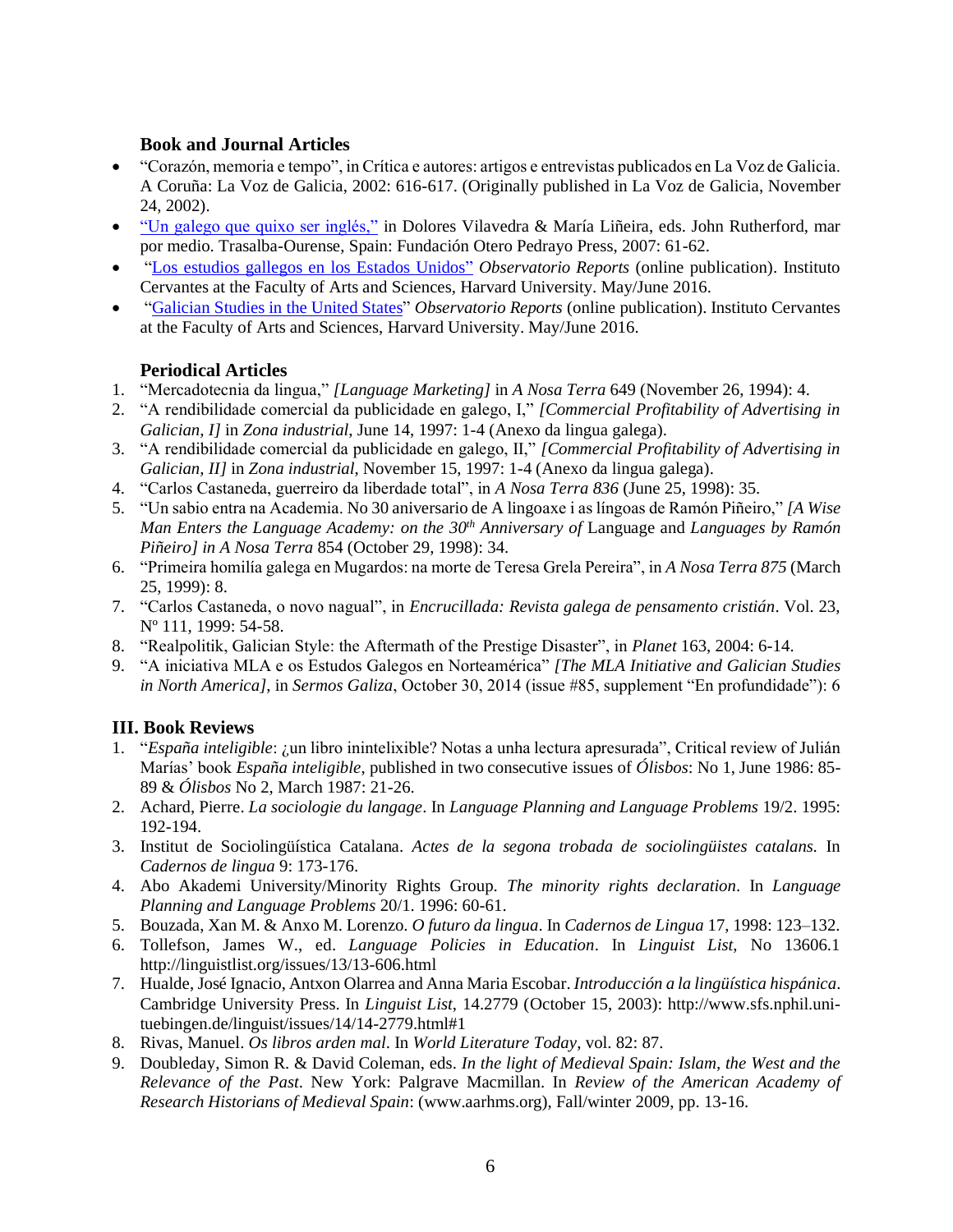- 10. O'Rourke, Bernardette: *Galician and Irish in the European Context: Attitudes towards Weak and Strong Minority Languages*. Hampshire & New York: Palgrave Macmillan. In *Estudos de Lingüística Galega*, vol. 4, 2012. pp. 237-241.
- 11. González Herrán, José Manuel (ed.). *José Rubia Barcia: unha vida contada*. Consello da Cultura Galega. In *Grial: Revista Galega de Cultura*, vol. 53, Nº 205, 2015, pp. 108-109.
- 12. Díaz Campos, Manuel. *Introducción a la sociolingüística hispánica.* Malden & Oxford: Wiley Blackwell. In *Spanish in Context*, 14:3, 2017, pp. 494-501. DOI: 10.1075/sic. 14.3.08rei.

## **IV. Creative Writing**

- 1. [A porta da amizade,](https://www.academia.edu/26196230/A_porta_da_amizade) in *Vieiros*, November 28, 2002.
- 2. [Carta de Oxford. We'll always have Oxford,](https://www.academia.edu/26166865/Well_always_have_Oxford._Carta_de_Oxford) in *Grial: Revista galega de cultura*, 162, 2004, pp. 78-83.
- 3. [Eleccións, mentiras e cinema,](https://www.academia.edu/28504248/Eleccións_mentiras_e_cinema) in *Vieiros*, October 26, 2004.
- 4. [Doutor en Wisconsin,](https://www.academia.edu/28369402/Doutor_en_Wisconsin) in *Vieiros*, November 10, 2005.
- 5. [Unicornio albiazul en Manhattan,](https://www.academia.edu/28422277/Unicornio_albiazul_en_Manhattan) in *Vieiros*, May 22, 2006.
- 6. "Os Winnebago e os galegos de Milwaukee" [The Winnebago and Galicians in Milwaukee]. *Luzes*, 6 (Section 'Cablegramas'), May 2014.
- 7. Creative writing blog *[Cartas de Marco Polo](https://www.galiciaconfidencial.com/tema/cartasmarcopolo)*, in Galicia Confidencial: October-December 2016. This project includes: a) [Por fin India,](https://www.galiciaconfidencial.com/noticia/38346-india) b) [Galicia en Delhi: estado mental, estado emocional,](https://www.galiciaconfidencial.com/noticia/38389-galicia-delhi-estado-mental-estado-emocional) c) [No verdor](https://www.galiciaconfidencial.com/noticia/39695-verdor-cinguido-dharamkot)  [cinguido de Dharamkot,](https://www.galiciaconfidencial.com/noticia/39695-verdor-cinguido-dharamkot) d) [Rendición ó caos indio,](https://www.galiciaconfidencial.com/noticia/40242-rendicion-caos-indio) e) [Estado de excepción monetaria india,](https://www.galiciaconfidencial.com/noticia/41610-estado-excepcion-monetaria-india) f) [Último](https://www.galiciaconfidencial.com/noticia/43562-ltimo-luar-lubre)  [luar sen lubre.](https://www.galiciaconfidencial.com/noticia/43562-ltimo-luar-lubre)
- 8. Auto-fiction blog project *[Viaxes sen Lee](http://www.galiciaconfidencial.com/tema/viaxes-sen-lee)*, in Galicia Confidencial (ongoing): August 2018–present. This project has seen published the following articles so far: [Unicornio Lee](http://www.galiciaconfidencial.com/noticia/76400-unicornio-lee) (August 26, 2018), Sempre [quedará Minneápolis](http://www.galiciaconfidencial.com/noticia/77463-quedara-minneapolis) (September 1, 2018), [A importancia de chamarse Rob](http://www.galiciaconfidencial.com/noticia/77648-importancia-chamarse-rob) (September 6, 2018), [O](http://www.galiciaconfidencial.com/noticia/77875-himno-galego-soa-dakota-sur)  [himno galego soa en Dakota do Sur](http://www.galiciaconfidencial.com/noticia/77875-himno-galego-soa-dakota-sur) (September 12, 2018), [Laura, Carrie e a casiña da pradeira](http://www.galiciaconfidencial.com/noticia/78051-laura-carrie-casina-pradeira) (September 17, 2018), [Xeonllo ferido e o valeroso chan dos Lakota](http://www.galiciaconfidencial.com/noticia/78346-xeonllo-ferido-valeroso-chan-lakota) (September 24, 2018), [Cabalo tolo](http://www.galiciaconfidencial.com/noticia/78746-cabalo-tolo-cabalga-novo-polos-outeiros-lakota)  [cabalga de novo polos outeiros Lakota](http://www.galiciaconfidencial.com/noticia/78746-cabalo-tolo-cabalga-novo-polos-outeiros-lakota) (October 4, 2018), [O interminable sorriso ucraíno viaxa en](http://www.galiciaconfidencial.com/noticia/79068-interminable-sorriso-ucraino-viaxa-cabina)  [cabina](http://www.galiciaconfidencial.com/noticia/79068-interminable-sorriso-ucraino-viaxa-cabina) (October 11, 2018), A [dureza silenciosa de Pikes Peak](http://www.galiciaconfidencial.com/noticia/79789-dureza-silenciosa-pikes-peak) (November 2, 2018), [A estraña gravidade](http://www.galiciaconfidencial.com/noticia/80030-estrana-gravidade-cosmos)  [do cosmos](http://www.galiciaconfidencial.com/noticia/80030-estrana-gravidade-cosmos) (November 11, 2018), [De Irvine a Mugardos](http://www.galiciaconfidencial.com/noticia/80210-irvine-mugardos)(November 14, 2018)[, Á procura do misticismo](http://www.galiciaconfidencial.com/noticia/80338-procura-misticismo-perdido)  [perdido](http://www.galiciaconfidencial.com/noticia/80338-procura-misticismo-perdido) (November 19, 2018), [Breogán Connection en Deadwood](http://www.galiciaconfidencial.com/noticia/80852-breogan-connection-deadwood) (December 6, 2018), [E o galego](http://www.galiciaconfidencial.com/noticia/81165-galego-volveu-middlebury)  [volveu a Middlebury](http://www.galiciaconfidencial.com/noticia/81165-galego-volveu-middlebury) (December 13, 2018)[, Anapana en Devils Tower](http://www.galiciaconfidencial.com/noticia/83528-anapana-devils-tower) (January 21, 2019), [Mohicanos](http://www.galiciaconfidencial.com/noticia/84317-mohicanos-vellos-novos-wyoming)  [vellos e novos en Wyoming](http://www.galiciaconfidencial.com/noticia/84317-mohicanos-vellos-novos-wyoming) (January 29, 2019), A escura [noite de Rob](http://www.galiciaconfidencial.com/noticia/85501-escura-noite-rob) (February 10, 2019), [Misterios](http://www.galiciaconfidencial.com/noticia/86168-misterios-wyoming)  [de Wyoming](http://www.galiciaconfidencial.com/noticia/86168-misterios-wyoming) (February 17, 2019), [Yellowstone en chamas](http://www.galiciaconfidencial.com/noticia/86875-yellowstone-chamas) (February 24, 2019), [Teresa de Calcuta,](http://www.galiciaconfidencial.com/noticia/86918-teresa-calcuta-teresa-mugardos)  [Teresa de Mugardos](http://www.galiciaconfidencial.com/noticia/86918-teresa-calcuta-teresa-mugardos) (February 29, 2019), [Os ríos profundos de Yellowstone](http://www.galiciaconfidencial.com/noticia/87912-rios-profundos-yellowstone) (March 7, 2019), [Rodeo](http://www.galiciaconfidencial.com/noticia/89499-rodeo-espiritual-montana)  [espiritual por Montana](http://www.galiciaconfidencial.com/noticia/89499-rodeo-espiritual-montana) (March 24, 2019)[, Os cráteres da lúa e a serpe enroscada](http://www.galiciaconfidencial.com/noticia/90334-crateres-lua-serpe-enroscada) (April 3, 2019), [Polas](http://www.galiciaconfidencial.com/noticia/91657-polas-estradas-perdidas-idaho)  [estradas perdidas de Idaho](http://www.galiciaconfidencial.com/noticia/91657-polas-estradas-perdidas-idaho) (April 16, 2019)[, Aloumiños Galeusca en Boise](http://www.galiciaconfidencial.com/noticia/93327-alouminos-galeusca-boise) (May 7, 2019)[, A ponte dos](http://www.galiciaconfidencial.com/noticia/93852-ponte-deuses-aventura-continua)  [deuses: a aventura continúa](http://www.galiciaconfidencial.com/noticia/93852-ponte-deuses-aventura-continua) (May 14, 2019)[, Xeometrías de Oregón](http://www.galiciaconfidencial.com/noticia/95571-xeometrias-oregon) (May 30, 2019)[, A praia dos poetas](http://www.galiciaconfidencial.com/noticia/96017-praia-poetas-vivos)  [vivos](http://www.galiciaconfidencial.com/noticia/96017-praia-poetas-vivos) (June 6, 2019), [Rosas no Willamette](http://www.galiciaconfidencial.com/noticia/101293-rosas-willamette) (August 9, 2019), [Azares de Pike](http://www.galiciaconfidencial.com/noticia/101693-azares-pike-place) Place (August 15, 2019), [Liberdade sen ira](http://www.galiciaconfidencial.com/noticia/102304-liberdade-ira) (September 1, 2019), [O camiño do corazón](http://www.galiciaconfidencial.com/noticia/102794-camino-corazon) (September 24, 2019)[, Engano, decepción,](http://www.galiciaconfidencial.com/noticia/105240-engano-decepcion-desolacion)  [desolación](http://www.galiciaconfidencial.com/noticia/105240-engano-decepcion-desolacion) (October 2, 2019), [Oneironauta en Cicely](http://www.galiciaconfidencial.com/noticia/105746-oneironauta-cicely) (October 8, 2019), [O Conde de Monte Olimpo](http://www.galiciaconfidencial.com/noticia/106981-conde-monte-olimpo) (October 21, 2019), [A gorxa profunda dos Klallam](http://www.galiciaconfidencial.com/noticia/110468-gorxa-profunda-klallam) (November 30, 2019), [A tensegridade neofalante](http://www.galiciaconfidencial.com/noticia/113094-tensegridade-neofalante-makah)  [dos Makah](http://www.galiciaconfidencial.com/noticia/113094-tensegridade-neofalante-makah) (December 30, 2019), [Curación glotal en Cape Flattery](http://www.galiciaconfidencial.com/noticia/116011-curacion-glotal-cape-flattery) (February 5, 2020), [En todas partes](http://www.galiciaconfidencial.com/noticia/118575-partes) (February 29, 2020), [O cemiterio privado dos quileute](http://www.galiciaconfidencial.com/noticia/120542-cemiterio-privado-quileute) (March 21, 2020), [Fermentar e servir](http://www.galiciaconfidencial.com/noticia/130626-fermentar-servir) (June 25, 2020), [Procurando Maggy desesperadamente](http://www.galiciaconfidencial.com/noticia/136028-procurando-maggy-desesperadamente) (August 20, 2020).

#### **V. Papers and Lectures Presented**

- 1. "A planificación ortográfica: algúns apuntamentos metodolóxicos para o caso galego". I International Seminar on Language Planning. Council for Galician Culture, Santiago 1991.
- 2. "Datos sobre o Mapa Sociolingüístico de Galicia". Simposi de Demolingüística. Institut de Sociolingüística Catalana of Generalitat de Catalunya. Tortosa 1993.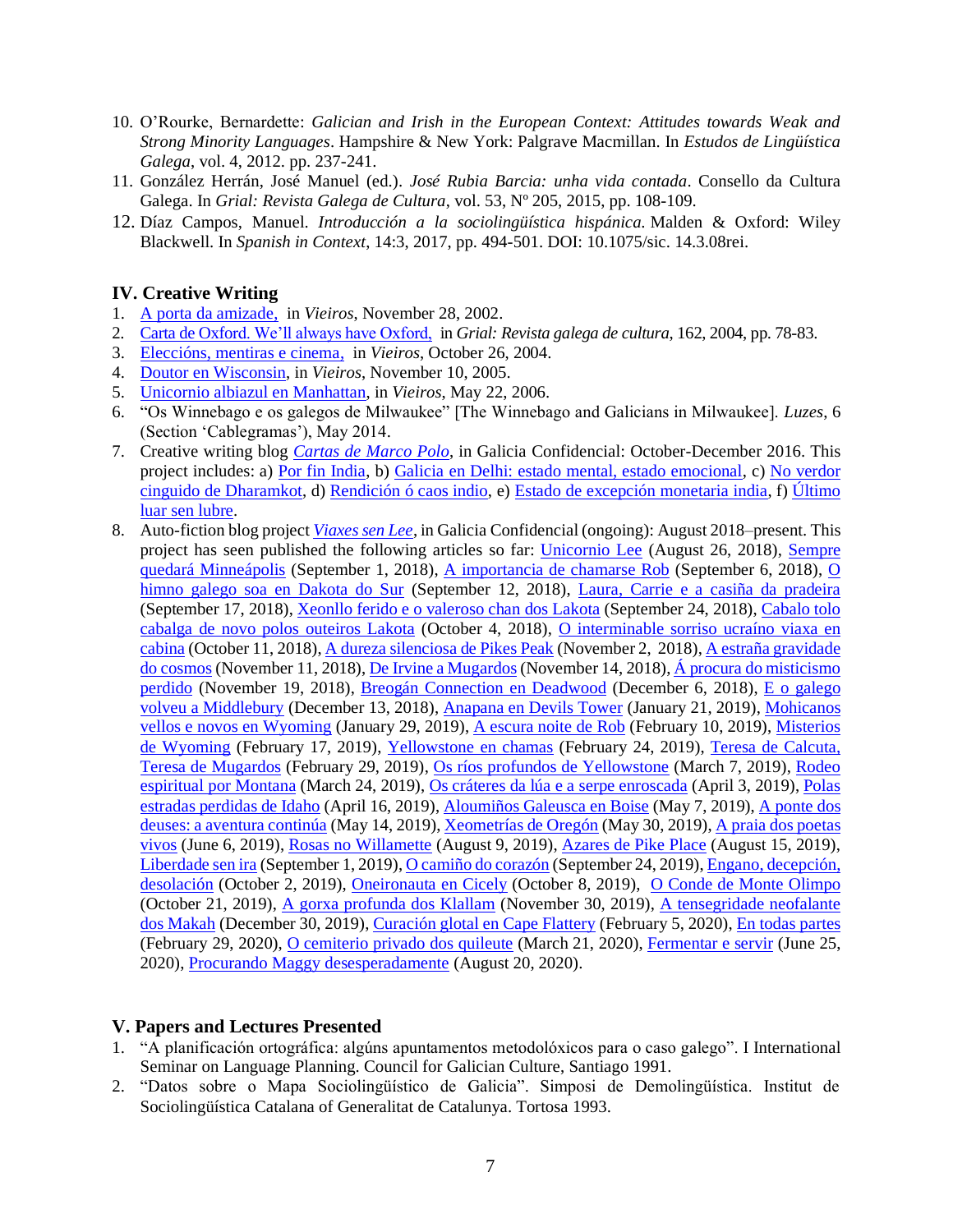- 3. "A situación da lingua galega na comarca de Ferrol". Galician Language Colloquium. CEFOCOP Galician Government (Education Department). Ferrol 1993. [Invited]
- 4. "Purismo e planificación léxica na lingua galega". Colloquium for Language Planning in Galicia (participation at the round table "Lexical Standardization"). Council for Galician Culture. Santiago 1993.
- 5. Symposium "Lingua e medios". Presider of the round table "The linguistic model for mass–media". Center for Studies "Lingua e Empresa". Santiago 1993. [Invited]
- 6. "As actitudes ante a comunicación publicitaria en lingua galega". Paper at the I Symposium "Vender en Galicia, vender en galego". Centro de Estudos 'Lingua e Empresa' & Association of Young Contractors. Ferrol 1993. [Invited]
- 7. "The sociolinguistic Map of Galicia". Colloquium on Minority-Language Population-Censures and Speech-Community Surveys. Compass, European Boureau for Lesser-Used Languages & University of Hertfordshire. Hertfordshire, UK, 1993 (co-authored).
- 8. "Estudio demolingüístico da competencia en galego: unha perspectiva sincrónica". I Congrès de Lingüística General. Universitat de València. Valencia, 1994.
- 9. "Towards an Integrated Typology of Linguistic Competence in the Spain's Languages. The Galician case". 5th International Conference on Language and Social Psychology. University of Queensland. Brisbane, Australia, 1994.
- 10. "Lingua habitual e opción política en Galicia". IV Conference of the International Association of Galician Studies. University of Oxford. Oxford, 1994.
- 11. "A situación sociolingüística de Galicia". IV Conference of the International Association of Galician Studies. University of Oxford. Oxford, 1994 (co-authored).
- 12. "The importance of Demolinguistic Studies in Minoritized Languages for Language Planning in the European Community. A Galician Perspective". II International Colloquium Languages in the European Community. University Ramon Llull & University of Amsterdam. Barcelona 1994.
- 13. "Aproximación ó Mapa Sociolingüístico de Galicia: a súa contribución ó proceso de normalización lingüística no ensino". Colloquium for coordinators and members of Language Planning Teams. Galician Government (Department of Education). Pontevedra 1995. [Invited]
- 14. "El estatus del gallego: presente y futuro". XII Conference of the International Conference of Hispanists. University of Birmingham. Birmingham (UK), August 1995. [Invited]
- 15. "Historia e actualidade da sociolingüística galega: das actitudes do profesorado ó MSG". I International Conference "A lingua galega: historia e actualidade". Instituto da Lingua Galega-University of Santiago de Compostela, Santiago 1996.
- 16. "Mantemento e recuperación lingüística na escola: unha visión desde o Mapa Sociolingüístico de Galicia". VIII Colloquium of Galician Language and Literature. Asociación Socio–Pedagóxica Galega–CIG. Santiago 1998. [Invited]
- 17. "O galego na publicidade dos medios impresos". Symposium "Galician Language in advertising creativity". University of Vigo-School of Social Sciences. Pontevedra 1998. [Invited]
- 18. "Interpretación da situación sociolingüística galega" Course The Sociolinguistic Situation of Galicia. Association of Language Planning Technicians. Santiago de Compostela 1998. [Invited]
- 19. "Obxectivos de normalización desde as institucións". I Colloquium of Galician Sociolinguistics. MEU – University of Santiago de Compostela. Santiago 1998. [Invited]
- 20. "Current Situation of the Galician Language", in Language Planning Workshop. University College of Cork (Ireland). February 25, 2000. [Invited]
- 21. "A sociolingüística galega 1967–1977: unha aproximación historiográfica". VI International Conference of the International Association of Galician Studies. Havana, Cuba, April 18, 2000.
- 22. "Language in the EU: the Galician Case". Paper at University of California at Santa Barbara (UCSB), Department of Spanish and Portuguese. April 24, 2000. [Invited]
- 23. "Galician Sociolinguistics in the Hispanic Context: A Historiographical Approach (1967–1997)". Paper at UCSB. April 27, 2000. [Invited]
- 24. "Emotion and Galician Poetry". Lecture given at UCSB. April 26, 2000. [Invited]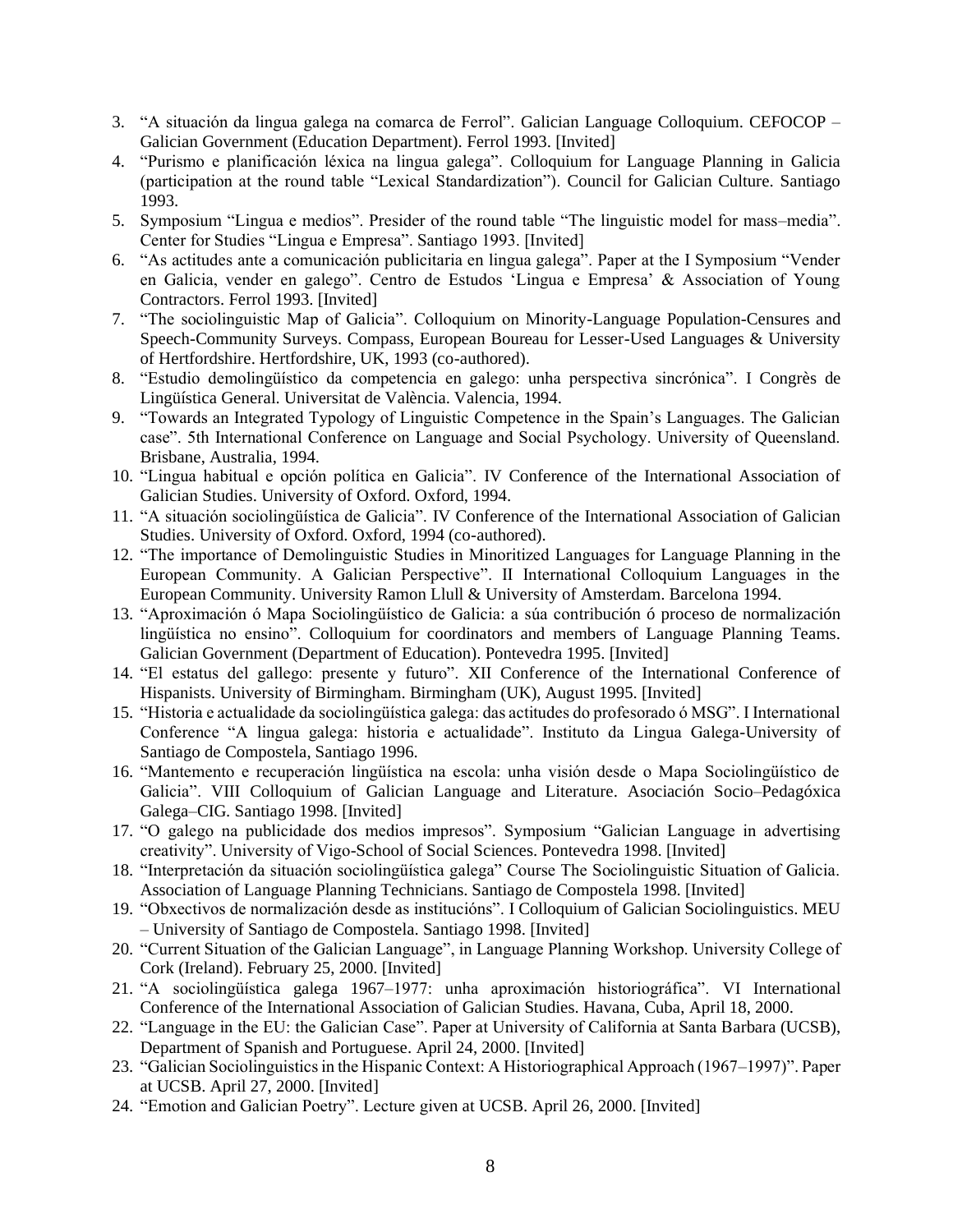- 25. "A traducción castelán–galego", in Symposium A traducción no eido institucional. University of Vigo, May 24, 2000. [Invited]
- 26. "An Overview of Galician Sociolinguistics (1967-1967)". International Symposium Galicia: a Language, a People. The University of Birmingham, September 28, 2001.
- 27. "Galician Sociolinguistics in a Hispanic context: An Overview". Hispanic Research Seminars. University College, Cork, Ireland. December 7, 2001. [Invited]
- 28. "Sociology of Language and Pragmatics in Contemporary Galician Sociolinguistics: Complementarity or Rivalry". First Workshop on Spanish Sociolinguistics. State University of New York, Albany. March 14-15, 2002.
- 29. "The Dialogue between Sociology of Language and Pragmatics in Contemporary Galician Sociolinguistics". First UK Symposium on Hispanic Linguistics. University of Surrey-Guildford, April 14-16, 2002.
- 30. "Galician Sociolinguists in the Hispanic Linguistic Tradition: an Overview". Graduate Seminar in Spanish Studies. University of Oxford (UK). Faculty of Medieval and Modern Languages, Taylor Institution. February 18, 2003. [Invited]
- 31. "A sociolingüística galega no contexto hispánico: conexións e influencias". VII Congreso Internacional de Estudios Galegos. Asociación Internacional de Estudios Galegos, Barcelona. May 28-31, 2003.
- 32. "Language Maintenance and Shift in Galician Urban Families". 8th Forum for Iberian Studies: Bilingualism in the Iberian Peninsula. University of Oxford, June 7, 2003.
- 33. "A lingua galega no medio urbano: unha visión desde a macrosociolingüística". VII Encontros para a Normalización Lingüística. Consello da Cultura Galega. Santiago de Compostela, October 23-24, 2003. [Invited]
- 34. "Monolingüismo vs. bilingüismo no ensaio sociolingüístico galego: poder simbólico, mitoloxía ou realidade?". International Symposium of Galician Studies. University of Birmingham (UK). March 2004. [Invited]
- 35. "O ensaio sociolingüístico en Galicia na 2ª metade do século XX: orixes, polémicas e coordenadas". Xornadas Mar por Medio. Concello de Ribadeo. August 2004. [Invited]
- 36. "Social Response, Galician Style? The Aftermath of the 'Prestige' Disaster". University of California-Santa Barbara, IHC. November 23, 2004. [Invited]
- 37. "The Galician language: Current Sociolinguistic Situation". Lecture given at University of California-Santa Barbara, Department of Spanish and Portuguese. November 23, 2004. [Invited]
- 38. "Galician Sociolinguistics in the Luso-Hispanic Tradition in the Late 20th Century". UWM Colloquium in Language, Literature and Linguistics. University of Wisconsin – Milwaukee, May 5, 2005.
- 39. "*Iberia airlines?* Os estudos galegos nas tradicións ibérica e luso-hispánica dos países anglófonos". X Forum for Iberian Studies. Trinity College, Oxford. June 3-4, 2005.
- 40. "Sociolingüística gallega y sociolingüística luso-hispánica: conexiones e influencias". XIV Congreso Internacional de la Asociación de Lingüística y Filología de América Latina'. Monterrey, Mexico, October 17-21, 2005.
- 41. "Entre Galicia y Nuevo León, mar por medio: hacia una historia de la sociolingüística (luso)hispánica". Universidad Autónoma de Nuevo León, Mexico. March 23, 2006. [Invited]
- 42. "O purismo lingüístico, unha doenza superable?", in Simposium 'Ideoloxías e diversidade lingüística'. Fundación Carlos Casares. Vigo, June 21, 2006. [Invited]
- 43. "Perspectivas dos estudos galegos mar por medio: os Estados Unidos e as Illas Británicas". VIII Internacional Conference of Galician Studies. Salvador de Bahia (Brazil), September 12, 2006.
- 44. "Teaching History of the Spanish language at UWM". Roundtable "Teaching the History of the Spanish Language": 42nd International Congress on Medieval Studies. Kalamazoo, Michigan, May 11, 2007.
- 45. "The future of the Galician Language". Facultade de Filoloxía e Tradución. University of Vigo, Spain. June 28, 2007. [Invited]
- 46. "Language shift and language planning in urban Galicia". Symposium "Sociology of Language and Language Planning in Galicia". Graduate Center, CUNY (PhD program in Luso-Hispanic Literature and Linguistics). New York, November 2, 2007. [Invited]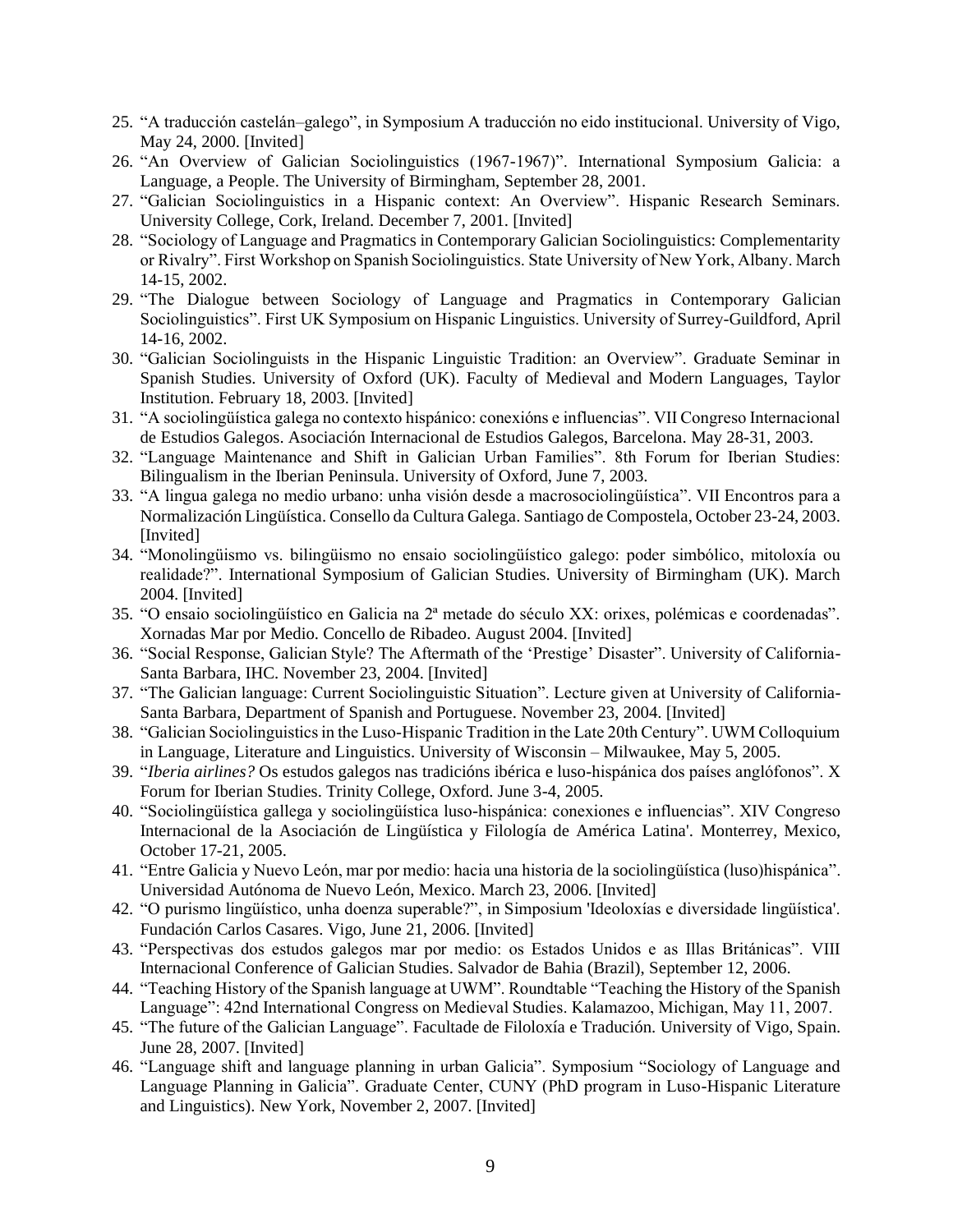- 47. "Studying Spanish Today". Presentation for the Sigma Delta Pi Initiation Ceremony. University of Wisconsin-Milwaukee, November 30, 2007.
- 48. "On the history of Sociolinguistics in Brazil and Mexico", in UWM Colloquium in Language, Literature and Linguistics. University of Wisconsin – Milwaukee, May 1, 2008.
- 49. "Cara a unha historia da sociolingüística en América Latina: algúns apuntamentos sobre o Brasil e México". XV Congreso Internacional de la Asociación de Lingüística y Filología de América Latina (ALFAL). Montevideo, August 18-21 2008.
- 50. Response to Anxo Lorenzo's paper "A sociolingüística de Galicia", at the Foro de Debate "Sociedades Plurilingües: da identidade á diversidade". Consello da Cultura Galega, Santiago de Compostela. June 20, 2008. [Invited]
- 51. "Multilingualism in Contemporary Spain: Fact or Fiction". Celebrating 30 years of Multilingual and Multicultural Spain. College of Charleston, South Carolina. October 10, 2008. [Invited]
- 52. "Bilingualism and Language Shift in Urban Galicia". UIC Bilingualism Forum 2009, University of Illinois-Chicago, May 1, 2009 [keynote speaker].
- 53. "Libertad sin ira? Política y políticas lingüísticas en la Galicia actual". In Constitutional Spain II, Democracy and Culture, 1978-2010. Symposium at the University of California, Santa Barbara. February 12, 2010 [invited].
- 54. "Anger and Language Choice in Galician-Spanish Bilingual Family Interactions". Kentucky Foreign Language Conference. Lexington, KY. April 15, 2010.
- 55. "O prestixio social da lingua galega" in Foro Mugardos Lingua e Sociedade. Fundación Casares & Concello de Mugardos. Mugardos (Galicia, Spain), October 8, 2010.
- 56. "Purismo e ideoloxías lingüísticas no contexto galego: apuntamentos preliminares para un estudo necesario", in Simposio Contacto de linguas, hibrididade, cambio: contextos, procesos e consecuencias. Facultade de Filoloxía-University of Santiago de Compostela, November 2, 2010.
- 57. "Language Discourses in Contemporary Galicia: Political Use and Manipulation of 'Libertad sin ira' in Spanish Perspective", in Language Ideologies, Policies, and Discourse in Contemporary Galicia: A Cross-Dimensional Analysis, MLA Annual Conference 2011, Session 761 (Special Session), January 9, 2011.
- 58. "Language Discourses in Contemporary Galicia: Political Use and Manipulation of 'Libertad sin ira' in Spanish Perspective". Paper at University of California-Santa Barbara (Department of Spanish & Portuguese). January 11, 2011.
- 59. "La investigación sobre el multilingüismo en España: objetivos y metodología de estudios macrosociolingüísticos y censos lingüísticos". 66th Kentucky Foreign Language Conference, Lexington KY, April 19, 2013.
- 60. "O pobo é quen máis ordena?: Ideologías puristas y control de la lengua estándar en el gallego actual". Special Session «Language Purism, Contact, Hybridity, and Literacy in Hispanic Societies» at the 55th Midwest Modern Language Conference. Milwaukee, November 7-10 2013.
- 61. "O povo é quem mais ordena? Ideologies, control, and language purism in the configuration of Contemporary Standard Galician". Portuguese Linguistics in the United States, University of Georgia, Athens, November 14-16 2013: http://portugueselinguistics.wordpress.com.
- 62. "Language Standardization, Purism, and Ideologies: a Historiographical Approach to Galician Grammar and Lexicography in the 19th Century" (written in collaboration with Ernesto González-Seoane). 7th Workshop on Spanish Sociolinguistics. UW-Madison, April 3-5, 2014.
- 63. "Purism, Authority and Language Control in Luso-Hispanic Languages: Metalanguage and Discourse on Castilian-related Features in Contemporary Galician Linguistics". Conference of the Association of Hispanists of Great Britain and Ireland. National University of Ireland, Galway. April 14-16, 2014.
- 64. "O povo é quem mais ordena? Presence and Misrepresentation of Zeca's Imaginary in Contemporary Galician Linguistics". Portugal and the World: on the 40th Anniversary of the Carnation Revolution. UWM-Portuguese Program. April 23, 2014.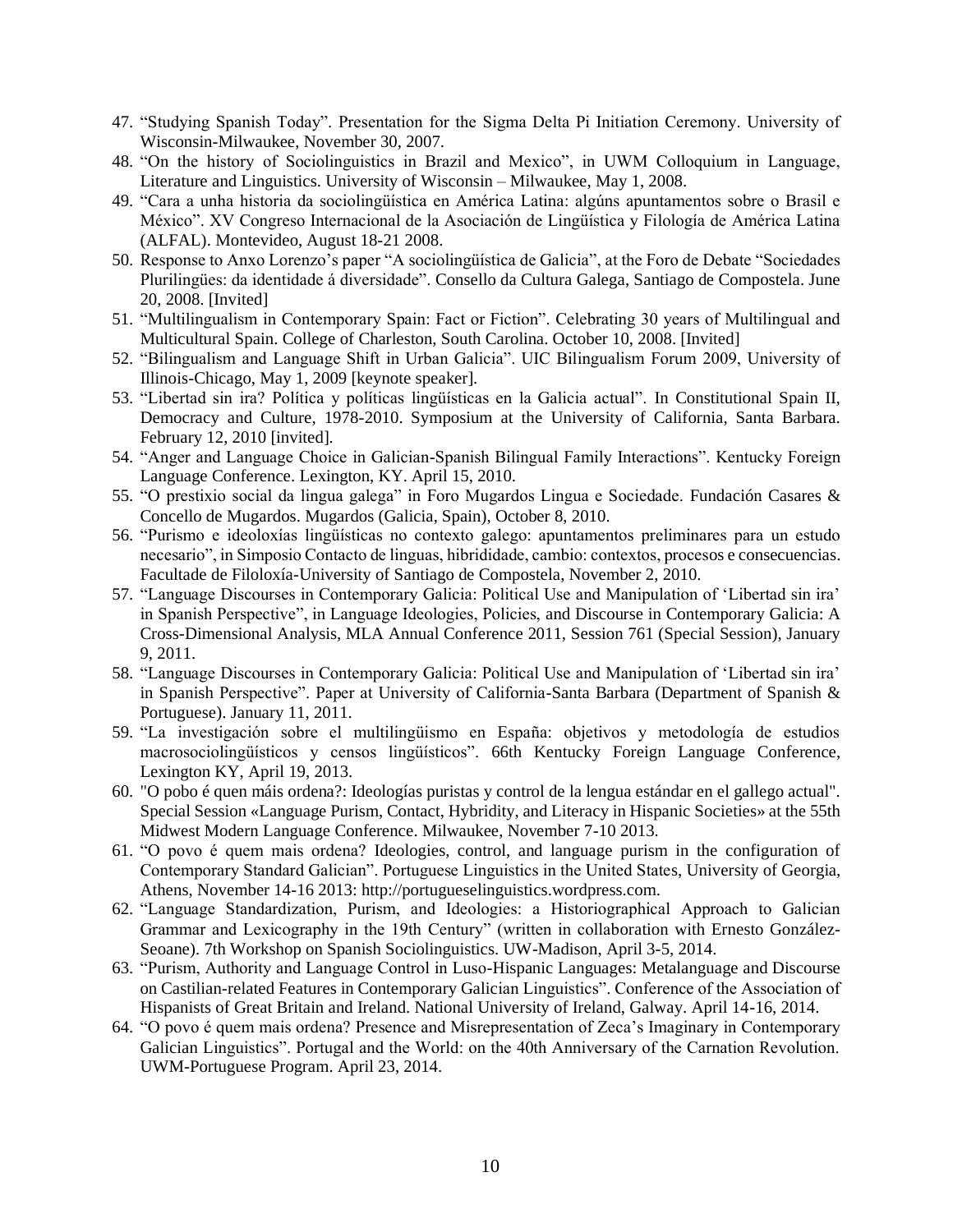- 65. "Galician Studies at and from UW-Milwaukee". Presente e Futuro dos Estudos Galegos nos EE.UU. (roundtable "A coordinación entre CEG e investigadores"). City University of New York, Graduate Center. April 26, 2014. [Invited]
- 66. "En galego estamos no mundo: facendo acorda-la lingua de Galicia na escola" [In Galician we're in the World: Helping the Awakening of Galicia's Language at School"]. Roundtable 'The Future of the Galician Language is at School', organized by Galiza co galego/Avoaescola. Ferrol, Galicia, Spain, June 13, 2014. [Invited].
- 67. Towards a History of the Real Academia Galega: Contemporary Research on Galician Sociolinguistics and Lexicography". 13th International Conference on the History of Language Sciences, University of Trás-os-Montes & Alto Douro, Vila Real, Portugal, August 25-29, 2014.
- 68. "On the Current Situation of Luso-Hispanic Linguistics in the United States: the Case of Sociolinguistics". 3rd Symposium on Luso-Hispanic Linguistics (III SLHL), University of Wisconsin, Madison, November 7-8 2014. Keynote Lecture [Invited]
- 69. "A sociolingüística hispánica nos EEUU: unha historia preliminar" [Hispanic Sociolinguistics in the US: a Preliminary History]. Lecture at the Instituto da Lingua Galega, University of Santiago de Compostela. November 25, 2014. [Invited]
- 70. "Os estudos galegos na Modern Language Association" [Galician Studies at the Modern Language Association]. Seminario Internacional Estudos Galegos/ Estudos Ibéricos alén das fronteiras [International Symposium Galician Studies/ Iberian Studies beyond the borders]. Council for Galician Culture, Santiago de Compostela, December 17-19 2014. Via skype. [Invited]
- 71. "O optimismo é revolucionario. Novos horizontes para os estudos galegos nun mundo globalizado". XI Conference of the International Association of Galician Studies. Buenos Aires, April 6-8, 2015 [invited].
- 72. "Ira e elección de lingua nas interaccións familiares bilingües galego-castelán en Galicia". XI Conference of the International Association of Galician Studies. Buenos Aires, April 6-8, 2015.
- 73. "The Modern Language Association and Galician Studies in North America". Symposium Galician Studies North America: Creating Community, Bridging Gaps. UW-Milwaukee, April 24, 2015.
- 74. Response to "Translation, Bilingualism, Glocalization: New Linguistic Approaches in Galician Studies". MLA Annual Convention. Austin, TX, January 6-9 2016.
- 75. "A lingua e a lingüística galegas nos Estados Unidos: algunhas consideracións historiográficas e epistemolóxicas", II North American Symposium of Galician Studies, University of Michigan-Ann Arbor, April 20-23, 2016.
- 76. "Spanish in the United States". Presentation at the Indira Gandhi National Open University, School of Foreign Languages. Delhi, October 13, 2016 [invited].
- 77. "Spanish Language around the World: Social History". Presentation at the Indira Gandhi National Open University, School of Foreign Languages. Delhi, October 13, 2016 [invited].
- 78. "Language Endangerment and Language Revitalization in a minority (post)colonial setting: the Galician case". 20th Conference of the Foundation for Endangered Languages. University of Hyderabad, India. December 10, 2016.
- 79. "What is Galician in Galician Studies", as part of a roundtable with the same name at the Annual MLA Conference. Philadelphia, January 2017.
- 80. "A Response to Language Maintenance and Change in Languages in Contact", The Standardization of Galician, roundtable at the 2017 Annual MLA Conference. Philadelphia, January 2017.
- 81. "Hacia una historia de la Real Academia Galega: un análisis historiográfico de la investigación sociolingüística y lexicográfica de la RAG (1982-2012)", in Kentucky Foreign Language Conference (Hispanic Linguistics Section), April 20-22, 2017.
- 82. "Purismo, lusismo e autonomismo na lingüística galega contemporánea: unha aproximación historiográfica", in 4<sup>th</sup> International Conference of Historical Linguistics (CILH 4), University of Lisbon, July 17-21, 2017.
- 83. "Teaching Academic Content in Hispanic Linguistics in the United States". North East Modern Language Association Annual Conference. Pittsburgh, April 2018.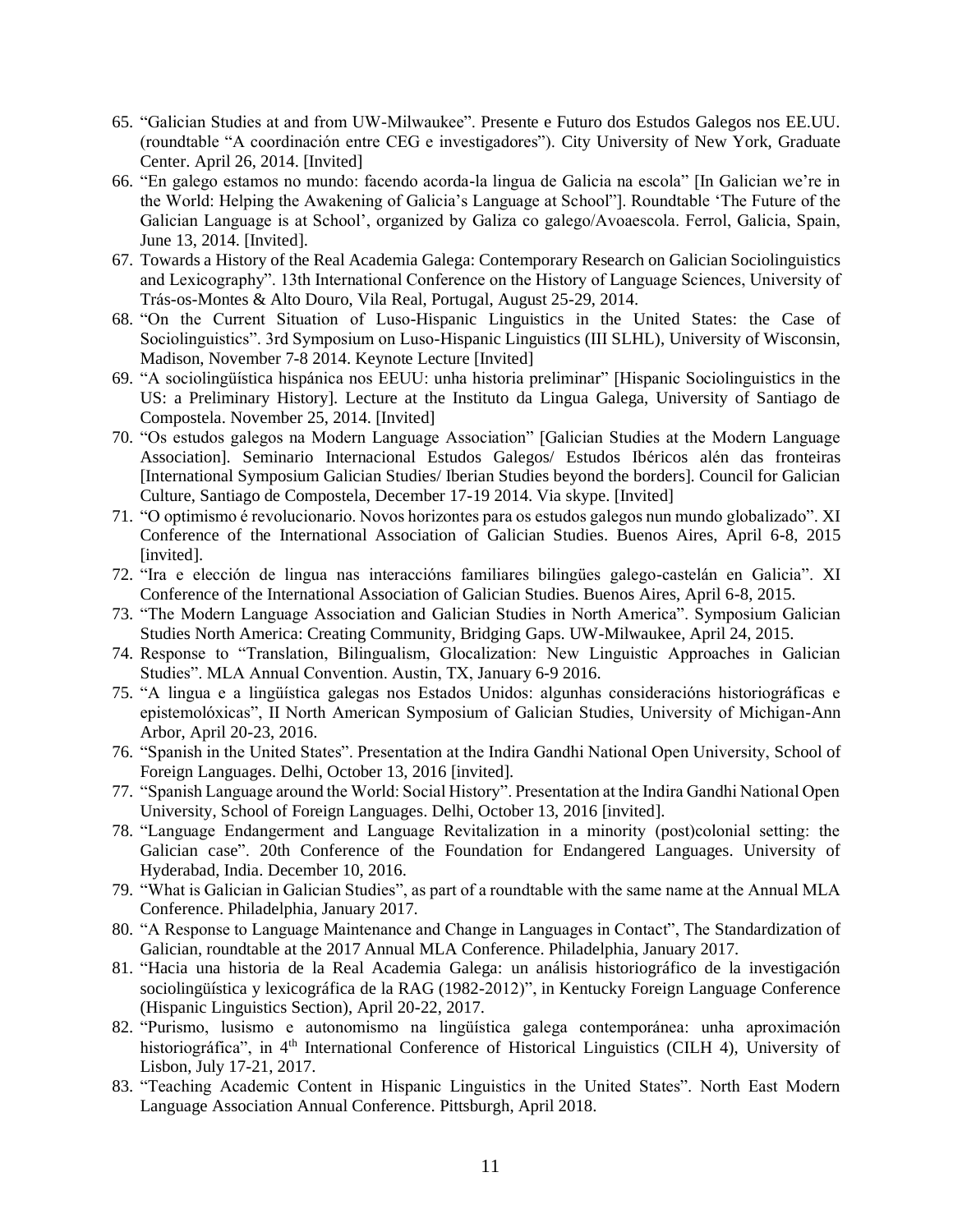- 84. "La enseñanza de la lingüística hispánica en Estados Unidos: retos y oportunidades". 4th International Colloquium on Languages, Cultures, Identity in Schools and Society. Soria, Spain, July 4-6 2018.
- 85. "Galician Culture: Bridging Tradition and Modernity". Lecture in South Dakota State University (Brookings), South Dakota State University. September 4, 2018. [Invited].
- 86. "Galician language in the Iberian Peninsula". Presentation in Western Oregon University. Monmouth OR, October 10, 2018. [Invited]
- 87. "Language Contact and Language Standardization: the Galician Case". University of Colorado at Boulder. October 16, 2018. [Invited]
- 88. "Cara a unha socioloxía do coñecemento dos estudos galegos en Norteamérica: unha análise desde o inquérito MLA Galician 2014". 3rd North American Symposium of Galician Studies. Denver, October 19, 2018.
- 89. "Epistemoloxía da lingüística galega: unha ollada desde USA" *[Epistemology of Galician Linguistics: a view from Galicia]*. 3rd North American Symposium of Galician Studies. Denver, October 19, 2018.
- 90. "Galician Language and Culture in the United States". Lecture in Middlebury College. Middlebury VT, October 30, 2018 [invited].
- 91. "Galician language in Spain". Presented at the University of California-Irvine. November 14, 2018 [Invited]
- 92. Top-Down and Bottom-Up Language Policies in Galicia: Can School Alone Reverse Language Shift?. 2019 MLA Annual Conference, Chicago January 6 2019.
- 93. Language Maintenance and Shift in Urban Spaces in Contemporary Galicia. Presented in *Urban Spaces, Creative Places: A Blueprint for the Humanities in the City*. Organized by the Center for the Advancement of the Humanities, Marquette University, February 14, 2019.
- 94. "Estandarización do galego e purismo" *[Standardization of Galician and Purism]*. Symposium *Estándar, norma e variación: procesos, problemas e perspectivas***.** Instituto da Lingua Galega, Univesity of Santiago de Compostela, February 22, 2021 [invited].

## **VI. Research Projects**

- 1. Euromosaic (1993). Project financed by the European Union. Research on the social situation of European Minority Languages, in order to design a new language policy for EU. I was co-director and co-coordinator of the quantitative phase in Galicia. (The data derived from this field work has been used by the European Union in various publications.)
- 2. The Attitudes of Consumers towards the Use of Galician Language in Advertising and Commercial Relationships. (1995–1997). Financed by the Council for Galician Culture. Co-director of the project.
- 3. Sociolinguistic Map of Galicia (1990–1996). Research Project entrusted by the Galician Government (Department of Education) to the Real Academia Galega's Seminar of Sociolinguistics. (Four volume publications arising from this; see # 4, 6, 7, 8 under "Books".)
- 4. Developing Policy Linkages between Language Production and Language Use. Project financed by the European Union's General Direction XXII (The Seminar of Sociolinguistics was the responsible partner in Galicia). 1997.
- 5. Construction of a Computerized Galician-Spanish Bilingual Speaking Corpus (1999-2002). Research Director: Prof. Dr. Xoán Paulo Rodríguez Yáñez. Project financed by the University of Vigo and the Galician Government.
- 6. Quantitative survey regarding the creation of a permanent section on Galician Studies at the Modern Language Association. This online survey aims to investigate the reasons for academics in North America and worldwide to endorse this petition, as well as their opinions and attitudes of academics on Galicia and Galician Studies. A study and different publications will follow. UW-Milwaukee Galician Studies Research Group. Rei-Doval is the PI. Data collected in Fall 2013. 2013-present. [http://www4.uwm.edu/letsci/spanish/research/galician/upload/MLAGalicianStudies-](http://www4.uwm.edu/letsci/spanish/research/galician/upload/MLAGalicianStudies-QualtricsSurvey.pdf)[QualtricsSurvey.pdf](http://www4.uwm.edu/letsci/spanish/research/galician/upload/MLAGalicianStudies-QualtricsSurvey.pdf)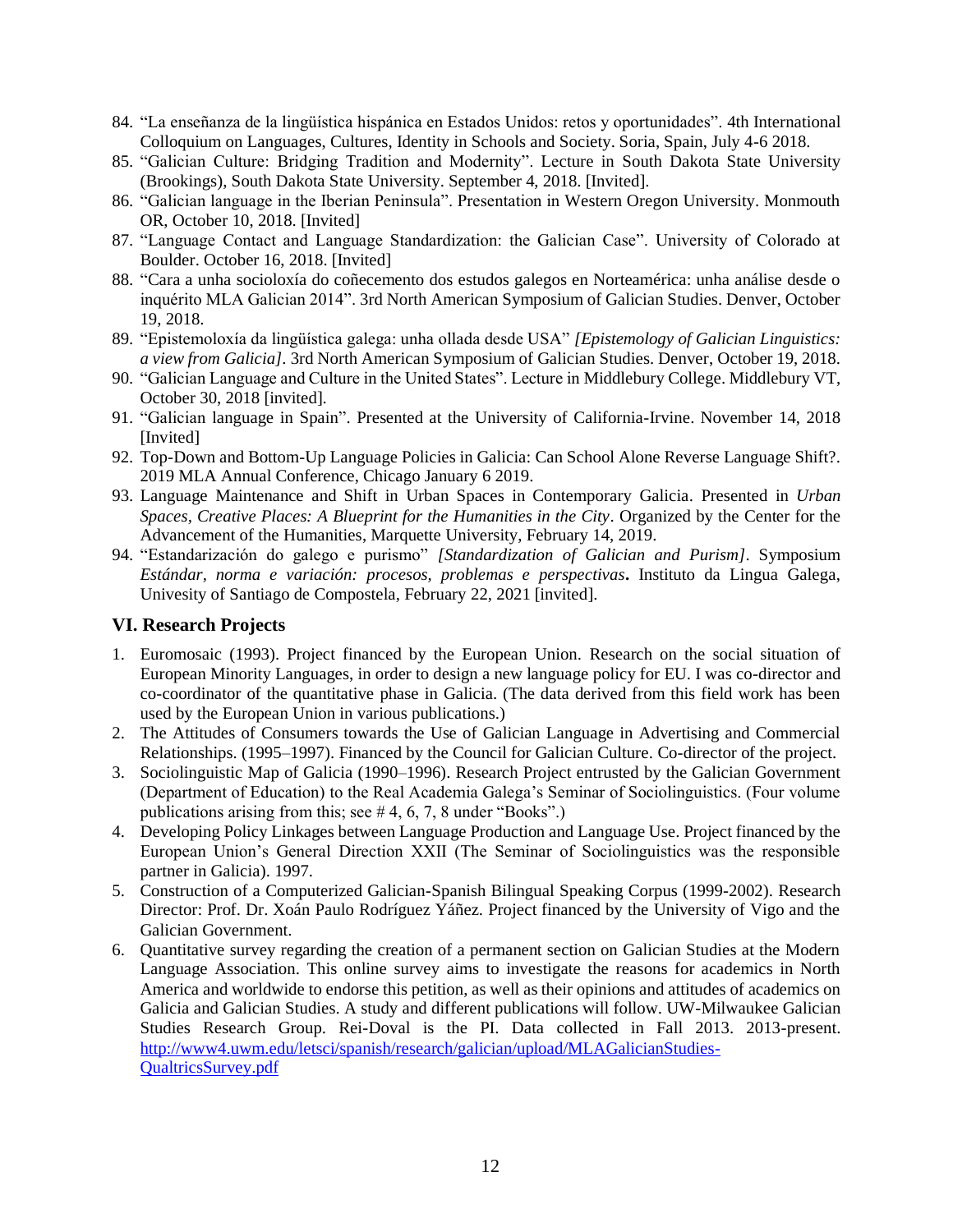- 7. [Contacto e cambio lingüístico en galego](https://www.researchgate.net/project/Contacto-e-cambio-lingueistico-en-galego) [Language contact and change in Galician]. Research project, in collaboration with the *Instituto da Ligua Galega*, funded by the Spanish *Department of Economy and Competitiveness*, 2016.
- 8. [Contact, linguistic change and ideology in linguistic minorization contexts.](https://www.researchgate.net/project/Contact-linguistic-change-and-ideology-in-linguistic-minorization-contexts) Research project (in collaboration), funded by the Spanish *Department of Economy and Competitiveness*, 2020.

#### **Teaching ability and experience**

#### **I. Courses taught at UW-Milwaukee**

- 1. SPN 203: Spanish language, third semester (U).
- 2. SPN 308: Advanced Writing and Reading (U).
- 3. SPN 311: Advanced Grammar and Composition (U).
- 4. SPN 315: Spanish Immersion Experience (U). Topic: Spain, the new melting pot
- 5. SPN 318: Advanced Speaking and Listening (U).
- 6. SPN 333: Advanced Spanish Grammar (U).
- 7. SPN 341: Introduction to Hispanic Linguistics (U).
- 8. SPN 377: Galician Culture (U/G).
- 9. SPN 391: Spanish Culture. Topic: Spain, Contemporary Society and Cultural Diversity.
- 10. SPN 441: History and Dialects of the Spanish Language (U/G).
- 11. SPN 443: Spanish Phonetics and Phonology (U/G).
- 12. SPN 444: Spanish Syntax and Morphology (U/G).
- 13. SPN 446: Hispanic Sociolinguistics (U/G).
- 14. SPN 448: Advanced Translation English-Spanish (U/G).
- 15. SPN 541: History of the Spanish Language (U).
- 16. SPN 545/705: Seminar on Hispanic Linguistics (U/G). Topic: Spanish Pragmatics.
- 17. SPN 545/703: Seminar on Hispanic Linguistics (U/G). Topic: Sociolinguistics of Multilingual Spain.
- 18. SPN 545/702: Seminar on Hispanic Linguistics (U/G). Topic: History of Latin American Spanish.
- 19. SPN 702: Seminar on Hispanic Linguistics (G). Topic: Spanish in the United States.
- 20. SPN 701: Historical Linguistics (G).
- 21. SPN 703: Seminar in Language and Society (G). Topic: Sociolinguistics of the Spanish-Speaking World.
- 22. SPN 799: Independent Study (G).
- 23. POR 446: The Portuguese-Speaking World: Sociolinguistic Perspectives (U/G).

## **II. Courses taught at Oxford and Birmingham Universities, UK (2000-04)**

- 1. Galician Language (elementary, intermediate and advanced) (U). The University of Birmingham, University of Oxford.
- 2. Medieval Galician-Portuguese poetry (U). The University of Birmingham
- 3. Spanish Grammar and Conversation (U). The University of Birmingham
- 4. Hispanic Sociolinguistics (U). University of Oxford.
- 5. Galician-English Translation Workshop (U) [in co-teaching]. The Queen's College, University of Oxford

## **III. Course innovations**

*a) New courses developed at UWM 2004-2007:*

- 1. Spanish 123: Galician language, semester 1 (U)
- 2. Spanish 124: Galician language, semester 2 (U).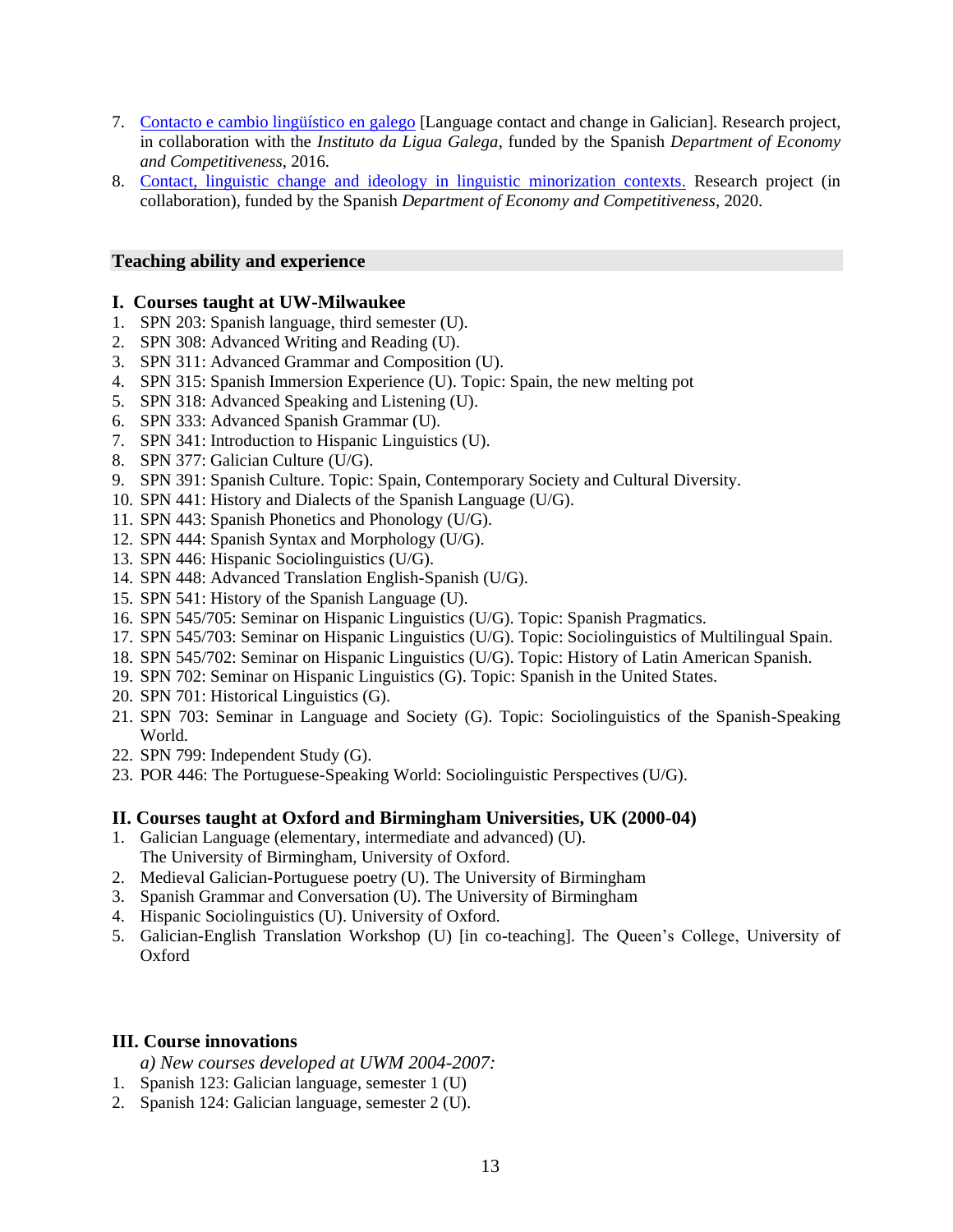- 3. Spanish 341: Introduction to Hispanic Linguistics (U).
- 4. Spanish 377: Galician Culture (U/G).
- 5. Spanish 446 [445]: Hispanic Sociolinguistics (U/G).
- 6. Spanish 448: Advanced Seminar in Translation English-Spanish (U/G).
- 7. Portuguese 446: The Portuguese-Speaking World: Sociolinguistic Perspectives (U/G).

#### *b) New courses developed at UWM since 2007:*

- 1. Spanish 315: Spanish Immersion Experience (U). Topic: Spain, the new melting pot
- 2. Spanish 333: Advanced Spanish Grammar (U).
- 3. Spanish 545/703: (U/G). Spanish Pragmatics.
- 4. Spanish 545/703: (U/G). Sociolinguistics of Multilingual Spain
- 5. Spanish 541/701: History of the Spanish Language/Historical Linguistics (U/G).
- 6. Spanish 702: Seminar in Hispanic Linguistics (G) Topic 1: History of Latin American Spanish
- 7. Spanish 702: Seminar in Hispanic Linguistics (G) Topic 2: Variation in Latin American Spanish.
- 8. Spanish 545/703: Seminar in Hispanic Linguistics (G). Topic 3: Spanish in the United States.
- 9. Spanish 703: Seminar in Language and Society (G). Topic: Sociolinguistics of the Spanish-Speaking World.
- 10. Spanish 545/703 (U/G): Language contact in the Spanish-speakig world.

## **IV. Thesis directed**

*Variación sociosintáctica del modo subjuntivo en el español hablado en la ciudad de Milwaukee: un estudio entre hispanohablantes de Puerto Rico.* MA thesis by María del Pilar Fernández Pedraza. Defended in May 2014.

## **V. Faculty Leadership and Teaching in Study Abroad Programs**

- 1. Development of new program Galician Culture through the Eyes of Santiago de Compostela. Santiago de Compostela (Spain), July 2-28 2007.
- 2. Reshaped in 2009 as Language, Culture and Business in Galicia. Santiago de Compostela (Spain), July 19-August 15 2009.
- 3. Language, Culture and Business in Galicia. Santiago de Compostela, Spain. Taught again in July 2010.
- 4. Spain: Contemporary Society and Cultural Diversity. Madrid, Spain. May 23-June 21, 2013.
- 5. Spain: Beyond *toros* and *flamenco*: Cultural Diversity in Contemporary Spain. Madrid, Spain. June 18- July 18, 2020. [Postponed to 2022 due to Covid-19]

## **VI. Teaching in institutes, special seminars, etc.**

- 1. Proficiency Course in Galician Language. Galician Government. Santiago de Compostela, March-June 1992.
- 2. Proficiency Course in Galician Language and Culture. Galician Government & Union of Galician Associations. Montevideo (Uruguay), August 1997 [Invited].
- 3. Proficiency Course in Spanish and Galician Languages for civil servants of the University of Santiago de Compostela (via videoconference). Santiago de Compostela, 1998–2000.
- 4. Workshop "A communicative approach in Galician language classes: the four skills". University of Santiago de Compostela. July 2007. [Invited]

## **VII. Graduate Advisees**

- Steven Hackbarth (graduated in 2006)
- Carolyn Barry (graduated in 2010)
- Iria Basoa Calvo (graduated in 2013)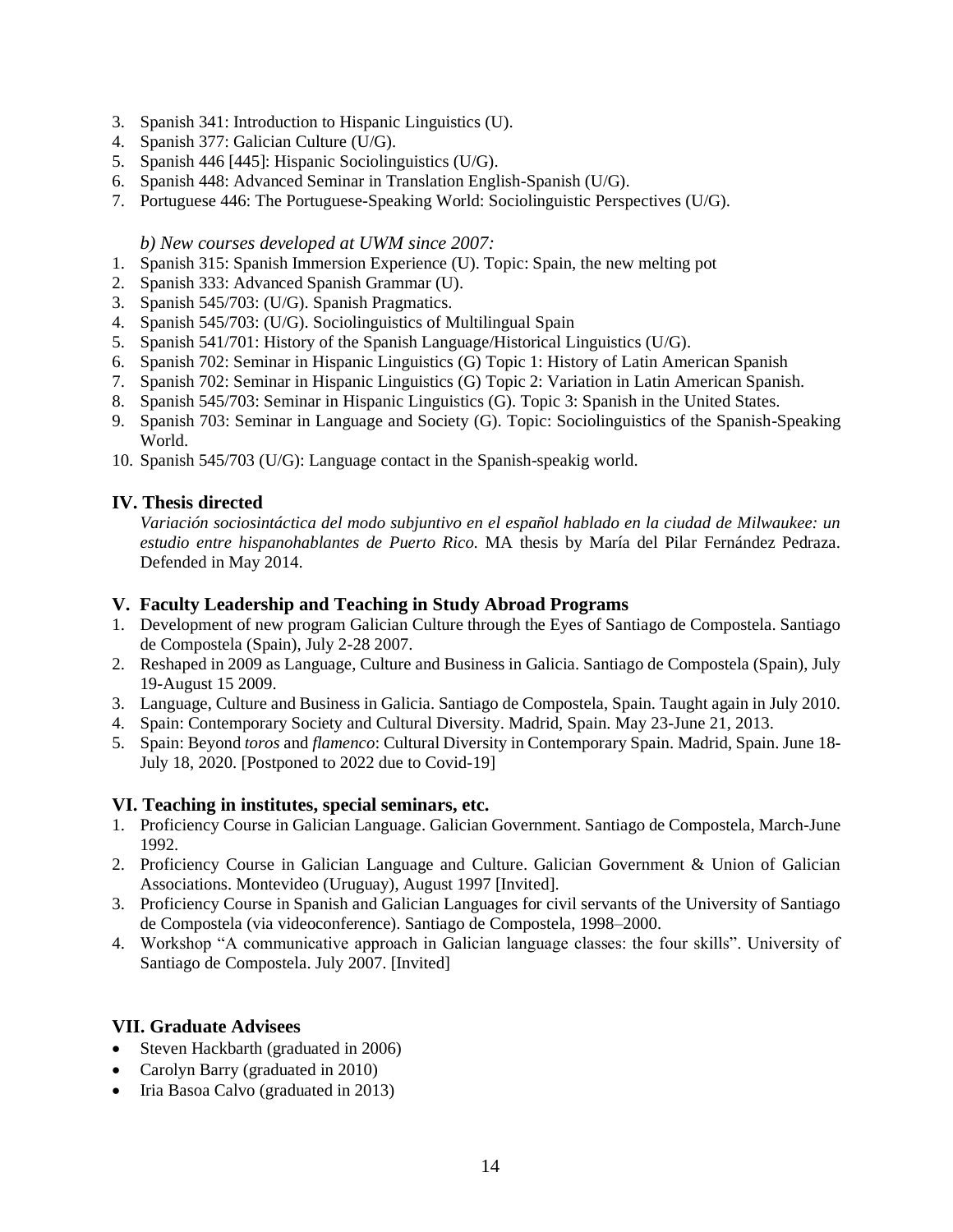- Sabela Juan Taborda (graduated in 2014)
- María del Pilar Fernández Pedraza (graduated in 2014)
- Ruth Otero Carballa (graduated in 2016)
- Mark Hanson (graduated in 2018)
- Ellen Poeschel
- José Raúl González Ruiz

## **VIII. Member, MA Committees (Spanish & MALLT)**

- Kathy Figueroa (graduated in 2005)
- Jennifer Ziemke (graduated in 2005)
- Brook Goralski (graduated in 2006)
- Jessica Martin (graduated in 2006)
- Katie Ginsbach (graduated in 2007)
- Mónica Rodríguez (graduated in 2007)
- Todd Budzinski (graduated in 2008)
- Erika Amenara (graduated in 2009)
- Carolyn Barry (graduated in 2010)
- Amy Ollen (graduated in 2010)
- Sarah Pressman (graduated in 2010)
- Ginett Pineda (graduated in 2012)
- Christine M. Vázquez (graduated in 2012)
- Amy Dillon (graduated in 2012)
- Miguel Santos (graduated in 2013)
- Roberto García Delgado (graduated in 2013)
- Miguel Rojo Polo (graduated in 2013)
- Iria Basoa Calvo (graduated in 2013)
- Ruth Solarte (graduated in 2013)
- Elena García Oliveros (graduated in 2013)
- Sabela Juan Taborda (graduated in 2014)
- María del Pilar Fernández Pedraza (graduated in 2014)
- Sandee Stadler (graduated in 2015)
- Ruth Otero Carballa (graduated in 2016)
- María Ayete Gil (graduated in 2017)
- Arcadio Bolaños (graduated in 2018)
- Jesús A. Garía Bonilla (graduated in 2018)
- Manuel A. Zelada Pierrend (graduated in 2020)
- Ema Santos Quiroz (graduated in 2020)
- Anna Baltz (graduated in 2020)
- Leire Martín Pérez (graduated in 2020)
- Joaquim Ferrer Luna de Toledo (graduated in 2020)

#### **IX. Member, Doctoral Committees: UWM**

Elena Mihas. Prelims exam, PhD program in Linguistics (2008) Elena Mihas. PhD Committee (Graduated in 2010).

# **X. Member, MA Thesis Committees: UWM**

Mónica Rodríguez (graduated in 2007) Paula Rodríguez Abruñeiras (graduated in 2015)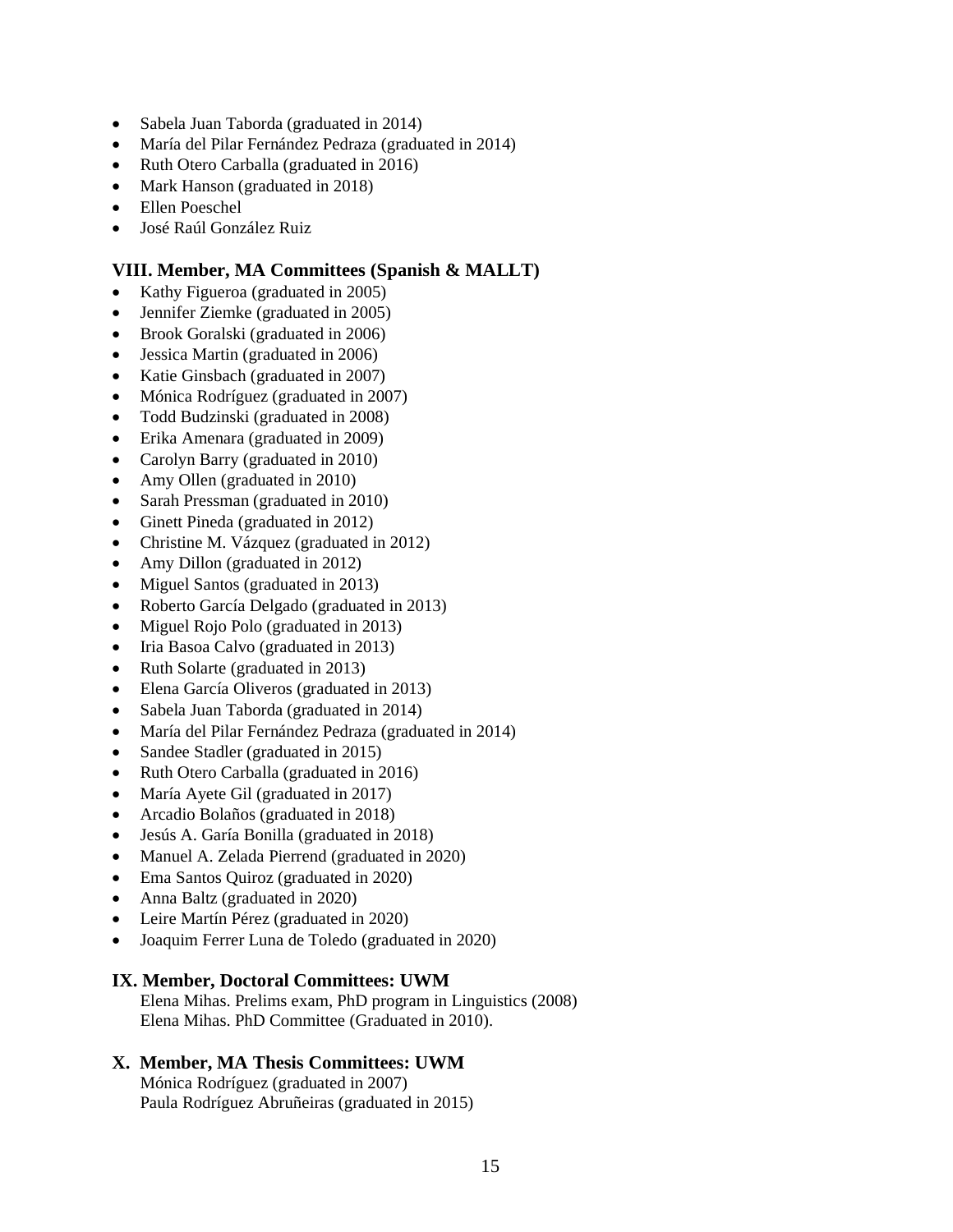#### **Service and Administration experience**

## **I. Service/Administration work at Departmental level**

- 1. Open House coordinator: 2004-2007.
- 2. Member of the Scholarship Committee: 2004-07.
- 3. Examiner in the Spanish Exit Exams. Spring and Fall: 2005-2010, 2011-present.
- 4. On-line courses Committee, Department of Spanish and Portuguese, 2006-07.
- 5. Advanced Spanish Language Courses Ad hoc Committee, Department of Spanish and Portuguese, 2006-07.
- 6. Portuguese Program Coordinator, 2006-07.
- 7. Developing department relations for initiatives with the Cervantes Institute at Chicago, 2006-07.
- 8. Chair, Steering Committee for the Promotion of the Portuguese Program, Department of Spanish and Portuguese, 2007.
- 9. Executive Committee, Department of Spanish and Portuguese, 2007-present.
- 10. Chair, Curriculum Committee, Department of Spanish and Portuguese, 2007-08, 2014-15.
- 11. Chair, Portuguese Search Committee. 2007-08, 2008-09, 2009-10, 2011-12, 2012-13, 2014-15
- 12. Teaching Assistants and Chancellor Awards Committee (TACA), Department of Spanish and Portuguese, 2007-10, 2011-18, 2019-present.
- 13. Graduate Studies Committee, Department of Spanish and Portuguese, 2008-present.
- 14. Curriculum Committee, Department of Spanish and Portuguese, 2007-10, 2012-15, 2017-18.
- 15. Outreach and Publicity Committee, Department of Spanish and Portuguese, 2008-10.
- 16. Chair of the Scholarship Committee: 2011-12.
- 17. Chair of the Teaching Assistants and Chancellor Awards Committee (TACA), Department of Spanish and Portuguese, 2013-14.
- 18. Spanish & Portuguese Webpage coordinator, 2011-2016, 2017-18, 2019-present.

## **II. Service/Administration at the College and University level**

- 1. Negotiation of Students Exchange Programs for UWM with the University of Santiago de Compostela and University of Vigo (Spain), 2004-06.
- 2. Curriculum and Advisory Committee, Center for Celtic Studies, 2006-10.
- 3. Research Policy Committee, University of Wisconsin-Milwaukee, 2007-09.
- 4. Graduate School Research Committee, 2007-08.
- 5. Study Abroad Fair, Co-manager of the Galicia program booth: February 2007, 2009, 2010.
- 6. Study Abroad Fair, Manager of the Madrid program booth: February 2013.
- 7. Foreign Language Advisory Group, Committee Member, 2009-10.
- 8. Negotiations on behalf of the UWM Study Abroad Office with the University of Santiago de Compostela, for the Study Abroad exchange program (improvements in conditions for UWM students staying at this institution for a semester/year-long program). June-December 2010.
- 9. UWM Library Committee, University of Wisconsin-Milwaukee 2012-15.
- 10. Faculty Rights and Responsibilities Committee, University of Wisconsin-Milwaukee, 2012-15.
- 11. Category B Academic Staff Review Committee, University of Wisconsin-Milwaukee, 2012-15.
- 12. Graduate Faculty Committee, University of Wisconsin-Milwaukee, 2013-15.
- 13. Subcommittee on Graduate Program Review, 2013-15.
- 14. IT Policy Committee, 2013-16.
- 15. Chair, Graduate School English Proficiency Working Group, 2014-15.
- 16. Academic Planning and Governance Committee (APGC), member, 2017-20.
- 17. UWM Faculty Senator, 2017-present.
- 18. UWM Faculty Senate Subcommittee on the Evaluation of Administrators, 2020-present.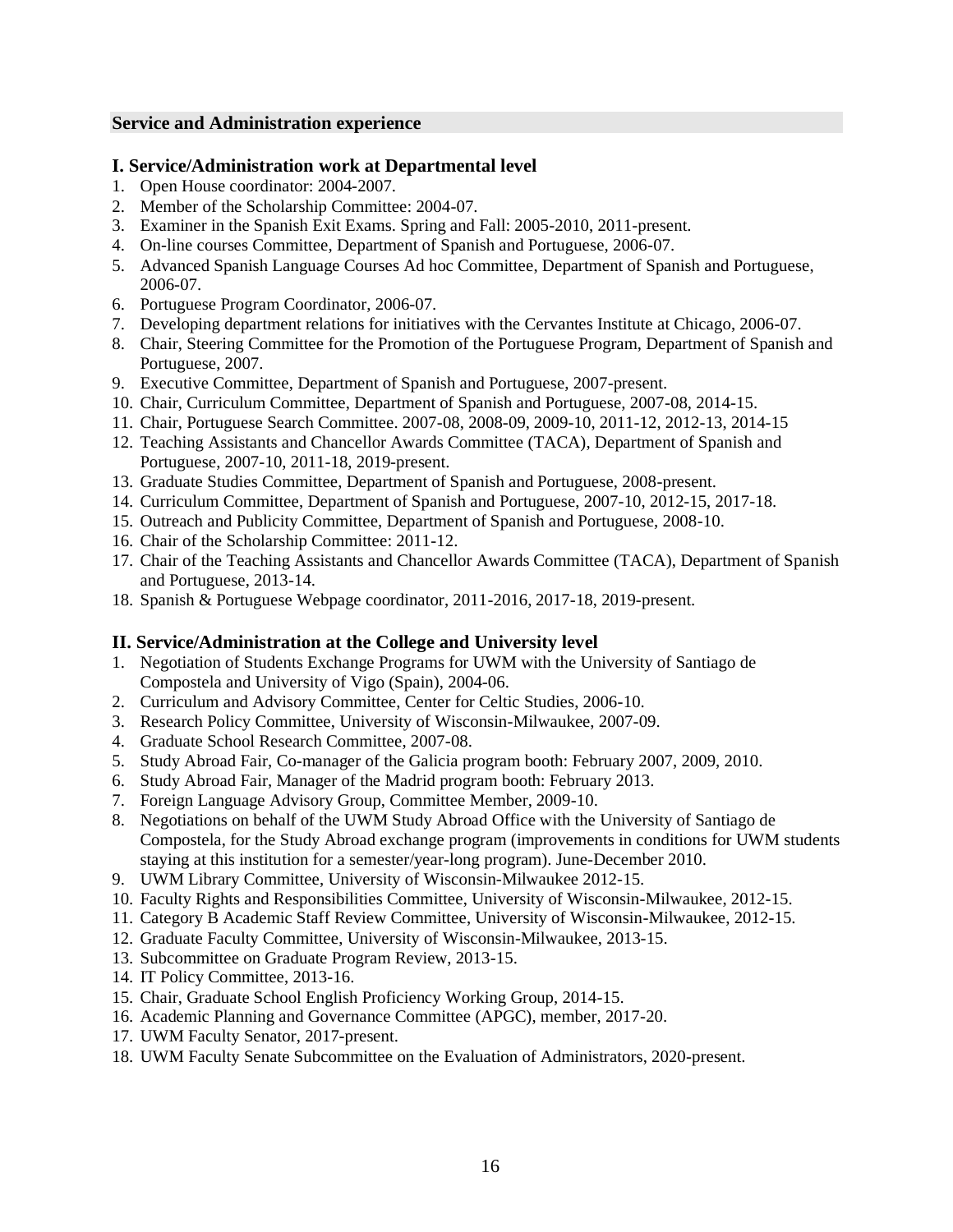## **III. Service to the profession beyond campus**

- 1. Co-author of a proposal for the creation of a "Lingua Franca" Series for the University of Santiago de Compostela Press. Santiago, 1991-1993. (Two books were published in Linguistics with approximately eight others published in other fields.)
- 2. Compendium of Linguistic Terminology Galician–Spanish–Czech (in collaboration with Prof. Katerina Vlásákova). Internal Publication. Language Center. University of Santiago de Compostela, 1993. (An approximately 40 pages document distributed to alumni studying Czech at the Language Center.)
- 3. Revision of translations English>Galician: An Introduction to Sociolinguistics by Ronald Wardhaugh and A textbook of Translation by Peter Newmark, published in 1992 and 1993 by University of Santiago Press.
- 4. Revision of textbook Fonética y fonología españolas (3rd edition) by Schwegler & Kampff (Wiley & Sons). 2005
- 5. Tenure-case evaluation for Montana State University. 2008.
- 6. Vice-President of the International Association of Galician Studies, AIEG (http://www.estudosgalegos.org). 2006-09.
- 7. Consultant Editor of Galicia 21: Journal of Contemporary Galician Studies. (http://www.bangor.ac.uk/ml/galician/Galicia\_21.php), 2007-present
- 8. Reviewer for the journal *Estudos de Lingüística Galega*, University of Santiago de Compostela, Galicia (Spain). 2010-2018.
- 9. Review and report on an article for the Spanish in Context. October 2011.
- 10. Member of the Scientific Committee of the journal *Boletín da Real Academia Galega*, edited by the RAG in A Coruña. Appointed in 2012.
- 11. Review and report on an article for Madrygal. Revista de estudios gallegos. Universidad Complutense de Madrid. February 2013.
- 12. Initiative and leadership for the Petition to create both a Permanent Section and a Discussion Group on Galician Studies at the Modern Language Association. This petition was endorsed by graduate students, research fellows, lecturers, professors, and administrators of Galician, Luso-Hispanic, and Modern Language Studies in the United States, United Kingdom, Ireland, Spain, and beyond. First submitted to MLA on May 7, 2013: http://www4.uwm.edu/letsci/spanish/faculty/upload/galicianpetition.pdf
- 13. Member of the Editorial Board of "Colección Limiar", a peer-reviewed digital online series of publications on Galician Philology and Linguistics edited by the Institute for Galician Language (ILG), University of Santiago de Compostela Press. Appointed in 2014.
- 14. Facilitator and co-leader of the Modern Language Association Galician LLC Forum. 2014-19. Chair of the Forum: 2017-18.
- 15. Member of the Scientific Committee of the academic journal Boletín da Real Academia Galega. 2014 present.
- 16. Member of the Scientific Committee of Gallæcia III Congresso Internacional de Linguística Histórica (Homage to Professors Ramón Lorenzo and Antón Santamarina). University of Santiago de Compostela, July 27-30 2015.
- 17. Member of the Editorial Board of the journal *Sociolinguistic Studies*. 2015-present.
- 18. Assistant Editor of *[Estudos de lingüística galega.](http://www.usc.es/revistas/index.php/elg/about/editorialTeam)* 2018-present.
- 19. Expert evaluator in Languages and Linguistics, Spanish National Agency for Research [Agencia Estatal de Investigación de España]. 2018-present.

## **IV. Professional Conferences and Symposia organized**

- 1. Organizer of the Workshop "Theory of Language Planning". Asociación de Técnicos para a Normalización Lingüística. Santiago de Compostela, 1997.
- 2. Organizer of the Workshop "The Sociolinguistic Situation of Galicia". Asociación de Técnicos para a Normalización Lingüística. Santiago de Compostela, 1998.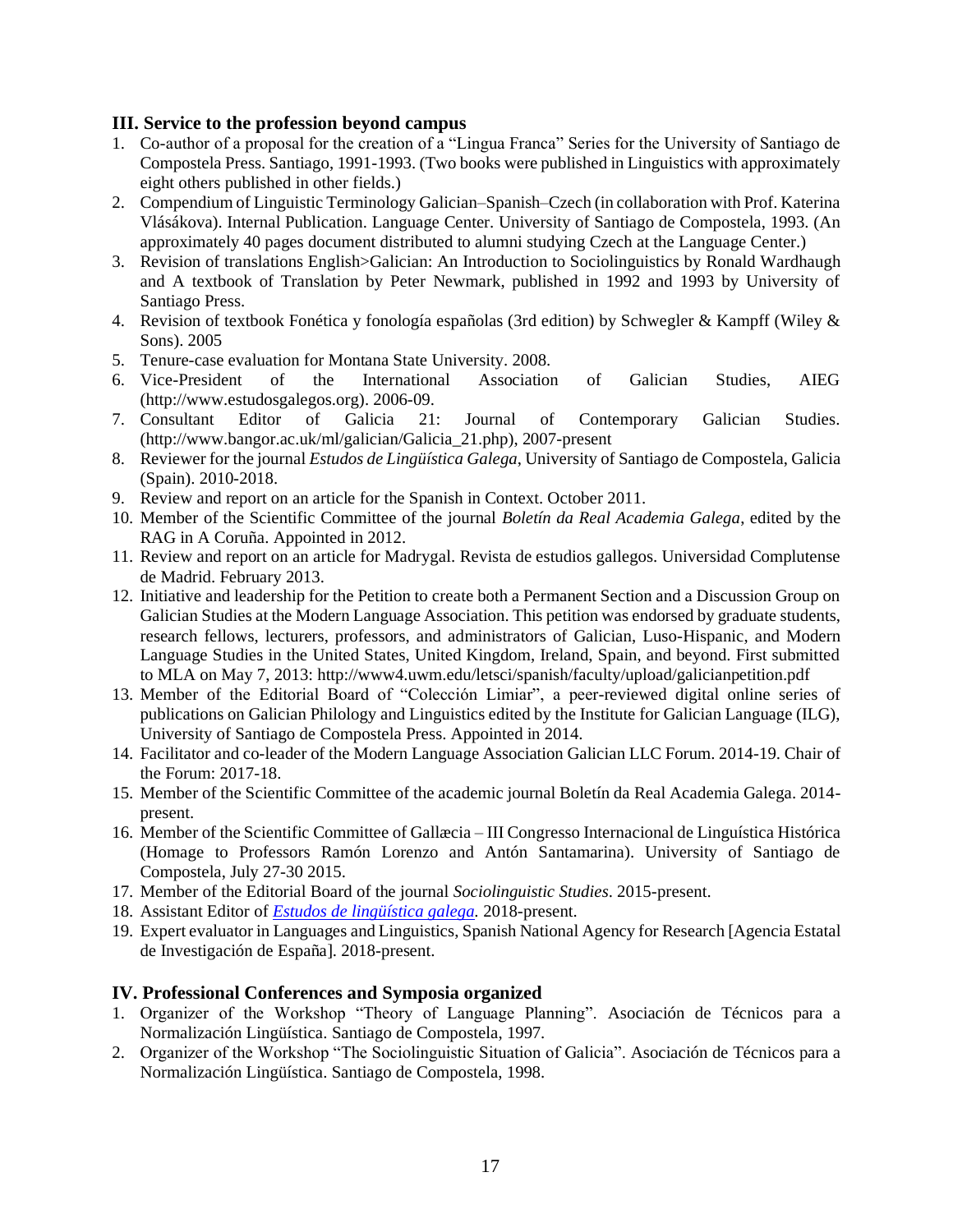- 3. Co-organizer of the International Symposium "Galicia: a Language, a People". University of Birmingham, Department of Hispanic Studies. September, 2001.
- 4. Co-organizer of the 8th Forum for Iberian Studies. University of Oxford, Taylor Institution. May 2003.
- 5. Co-organizer of the 9th Forum for Iberian Studies. University of Oxford, St Catherine's College. June 2004.
- 6. Co-chair of the Language Planning Section at the 24th International Conference of Romance Languages and Linguistics. University of Wales-Aberystwyth. August 1-6, 2004.
- 7. Chair and organizer of the Special Session "Galician Studies in the 21st Century: National and Transnational Dimensions". 47th Annual Conference of the Mid-West Modern Language Association. Pfister Hotel, Milwaukee. November 11, 2005.
- 8. Co-organizer of the VIII International Conference of Galician Studies. Universidade Federal da Bahia (Brazil), September 2006.
- 9. Co-organizer of the UWM Linguistics Symposium on Formulaic Languages (April 18-21, 2007).
- 10. Organizer of the "Symposium on Latin American Indigenous Languages". UWM, March 27, 2008.
- 11. Co-organizer and chair of the sessions "Language and Identity in the Iberian Middle Ages, I & II". 43rd International Conference on Medieval Studies. Kalamazoo, May 8-11, 2008.
- 12. Organizer of the Symposium "The Battle over Spanish in Contemporary Latin America". University of Wisconsin-Milwaukee, October 27, 2008.
- 13. Organizer of the Symposium "Hispanic Sociolinguistics in Transatlantic Perspective". University of Wisconsin-Milwaukee, April 6, 2009.
- 14. Co-organizer and Chair of the sessions a) "The Road to Santiago and Galicia in the Middle Ages", b) "Galician Language and Literature in the Middle Ages", and c) "The Ideological Use of the Middle Ages in Contemporary Iberia". 44th International Conference on Medieval Studies. Kalamazoo, May 7-10, 2009.
- 15. Co-organizer of the IX Conference of the International Association of Galician Studies. Universities of Santiago de Compostela, Vigo and A Coruña, July 13-17, 2009.
- 16. Co-organizer of the Symposium Galician Linguistics: from Tradition to Modernity. A Symposium. University of Wisconsin-Milwaukee, UWM, April 29, 2010 (including two keynote speakers: Prof. Mackenzie and Prof. Alonso).
- 17. Co-organizer of the Foro Mugardos Lingua e Sociedade. Fundación Casares & Concello de Mugardos. Mugardos (Galicia, Spain), October 8, 2010.
- 18. Co-organizer of the Simposio Contacto de linguas, hibrididade, cambio: contextos, procesos e consecuencias. Facultade de Filoloxía-University of Santiago de Compostela, November 2010.
- 19. Organizer and Chair of Language Ideologies, Policies, and Discourse in Contemporary Galicia: A Cross-Dimensional Analysis, MLA Annual Conference 2011, Session 761 (Special Session), January 9, 2011.
- 20. 26th UWM Linguistics Symposium on Language Death, Endangerment, Documentation and Revitalization (October 20-22, 2011). Committee Chair (January 2010 – May 2011), and Committee member (May 2011 – October 2011).
- 21. Organizer of the Performance and Discussion "Connections: Celtic and Latin Music", by Carlos Núñez. University of Wisconsin-Milwaukee, October 10 2012.
- 22. Organizer of the Lecture "Prensa, sátira y propaganda. La emergencia del gallego escrito en los albores de la España contemporánea" by Dr. Ernesto González Seoane. University of Wisconsin-Milwaukee, November 29 2012.
- 23. Organizer, 1<sup>st</sup> UWM Symposium on Luso-Hispanic Linguistics. University of Wisconsin-Milwaukee, May 1, 2013: http://www4.uwm.edu/letsci/events/upload/2013-May-1-Luso-Hispanic-Linguistics-Symposium.pdf
- 24. Organizer of the Special Session "Language Purism, Contact, Hybridity, and Literacy in Hispanic Societies". 55th Midwest Modern Language Conference. Milwaukee, November 7-10 2013.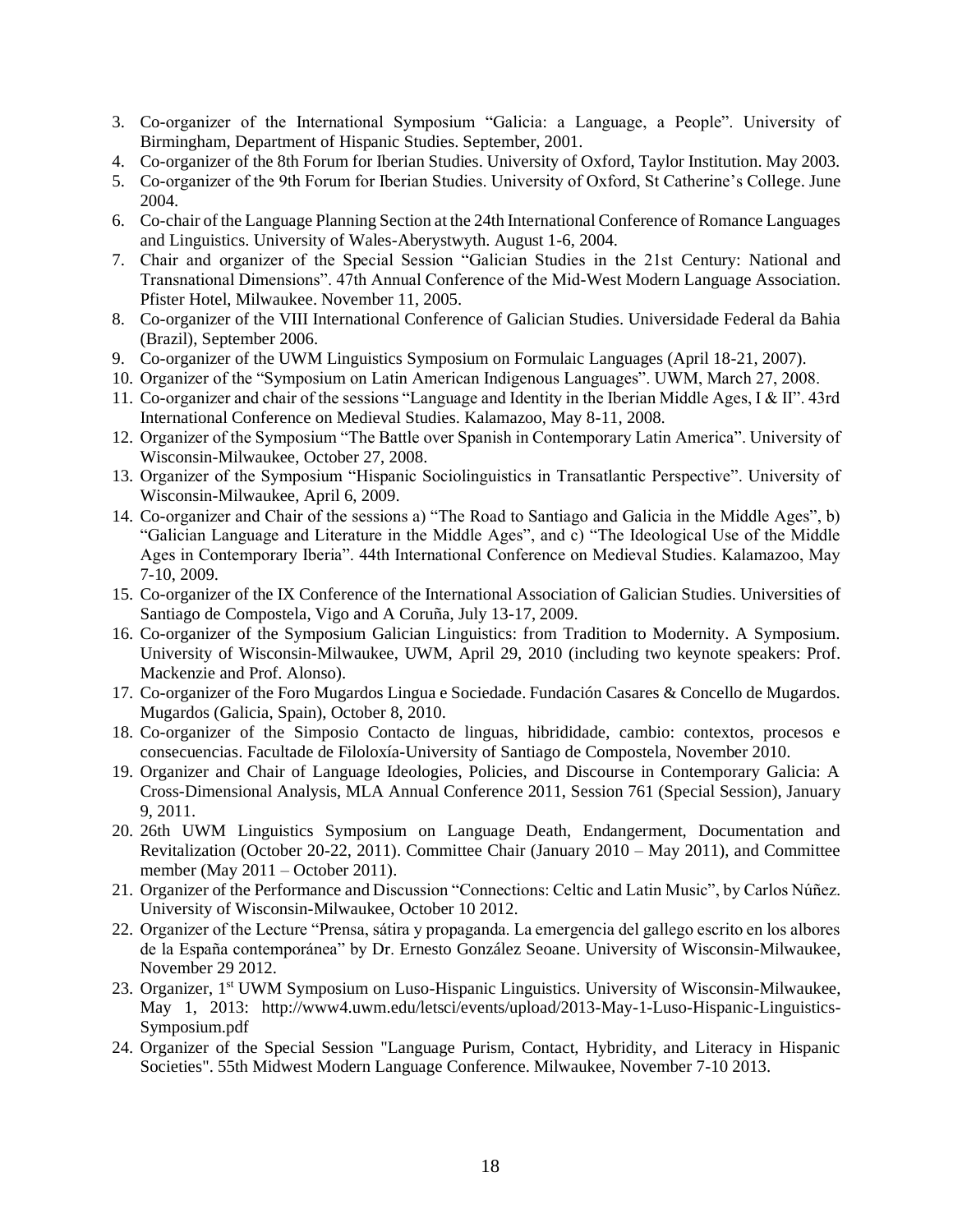- 25. Chair and co-organizer of the II UWM Symposium on Luso-Hispanic Linguistics. University of Wisconsin-Milwaukee, November 23, 2013: http://www4.uwm.edu/letsci/spanish/events/symposium.cfm
- 26. Chair and co-organizer of (Re)Mapping Galician Studies in North America: a Breakthrough Symposium. University of Wisconsin-Milwaukee, May 2-3 2014: http://www4.uwm.edu/letsci/spanish/symposium/galician/
- 27. Organizer of the Lecture "La situación sociolingüística de Galicia en el contexto ibérico" by Dr. Henrique Monteagudo. UW-Milwaukee, Department of Spanish & Portuguese, May 7, 2014
- 28. Organizer and chair of the Special Session "En cadea sen prijon: a groundbreaking discovery on 15th century center-western poetry in the Iberian Peninsula", 49th International Congress on Medieval Studies, Western Michigan University, Kalamazoo, May 8-11 2014
- 29. Chair of the session "Teaching the History of the Spanish Language", 49th International Congress on Medieval Studies, Western Michigan University, Kalamazoo, May 8-11 2014
- 30. Co-organizer (with Prof. Fernando Tejedo) of the 3rd Symposium on Luso-Hispanic Linguistics (III SLHL), University of Wisconsin, Madison, November 7-8 2014.
- 31. Organizer of the Lecture "La evolución del léxico español latinoamericano". UWM, November 12 2014.
- 32. Organizer of the Symposium Galician Studies North America: Creating Community, Bridging Gaps. UW-Milwaukee, April 24, 2015.
- 33. Organizer of the Lecture "Current Research Interests in Lexicography". UW-Milwaukee, April 29, 2015.
- 34. Organizer of the session in honor of Professor David Mackenzie (sponsored by the González-Millán Group for Galician Studies in collaboration with the Ibero-medieval Association of North America and the Hispanic Seminary of Medieval Studies). 50th International Congress on Medieval Studies, Western Michigan University, Kalamazoo, May 14-17 2015.
- 35. Co-chair of the [4th Lusophone and Hispanic Linguistics Symposium.](http://uwm.edu/spanish-portuguese/4th-lusophone-and-hispanic-linguistics-symposium/) UW-Milwaukee, November 21, 2015.
- 36. Organizer of the session *Koineization and Standardization in Iberian Medieval languages* (sponsored by the Hispanic Seminary of Medieval Studies). 51<sup>st</sup> International Congress on Medieval Studies, Western Michigan University, Kalamazoo, May 12-15 2016.
- 37. Co-organizer of the 2<sup>nd</sup> North American Symposium of Galician Studies. University of Michigan, Ann Arbor. April 20-23, 2016.
- 38. Co-chair of the 5<sup>th</sup> [Luso-Hispanic Linguistics Symposium.](https://sites.google.com/a/wisc.edu/5th-luso-hispanic-linguistics-symposium/) UW-Madison, October 29 2016.
- 39. Organizer of "The Standardization of Galician", roundtable at the 2017 Annual Modern Language Association Annual Conference. Philadelphia, January 2017.
- 40. Co-chair of the 6<sup>th</sup> [Lusophone and Hispanic Linguistics Symposium.](http://uwm.edu/spanish-portuguese/6th-lusophone-and-hispanic-linguistics-symposium/) UW-Milwaukee, September 29-30, 2017.
- 41. Organizer of session [653: Can Language Shift Be Reversed? Insights from and for Galician](https://mla19.org/event/member/522781) at the Modern Language Association Conference. Chicago, January 2019.
- 42. Co-chair of the  $7<sup>th</sup>$  [Lusophone and Hispanic Linguistics Symposium.](https://uwm.edu/spanish-portuguese/7th-lusophone-and-hispanic-linguistics-symposium/) UW-Milwaukee, November 8-9, 2019.